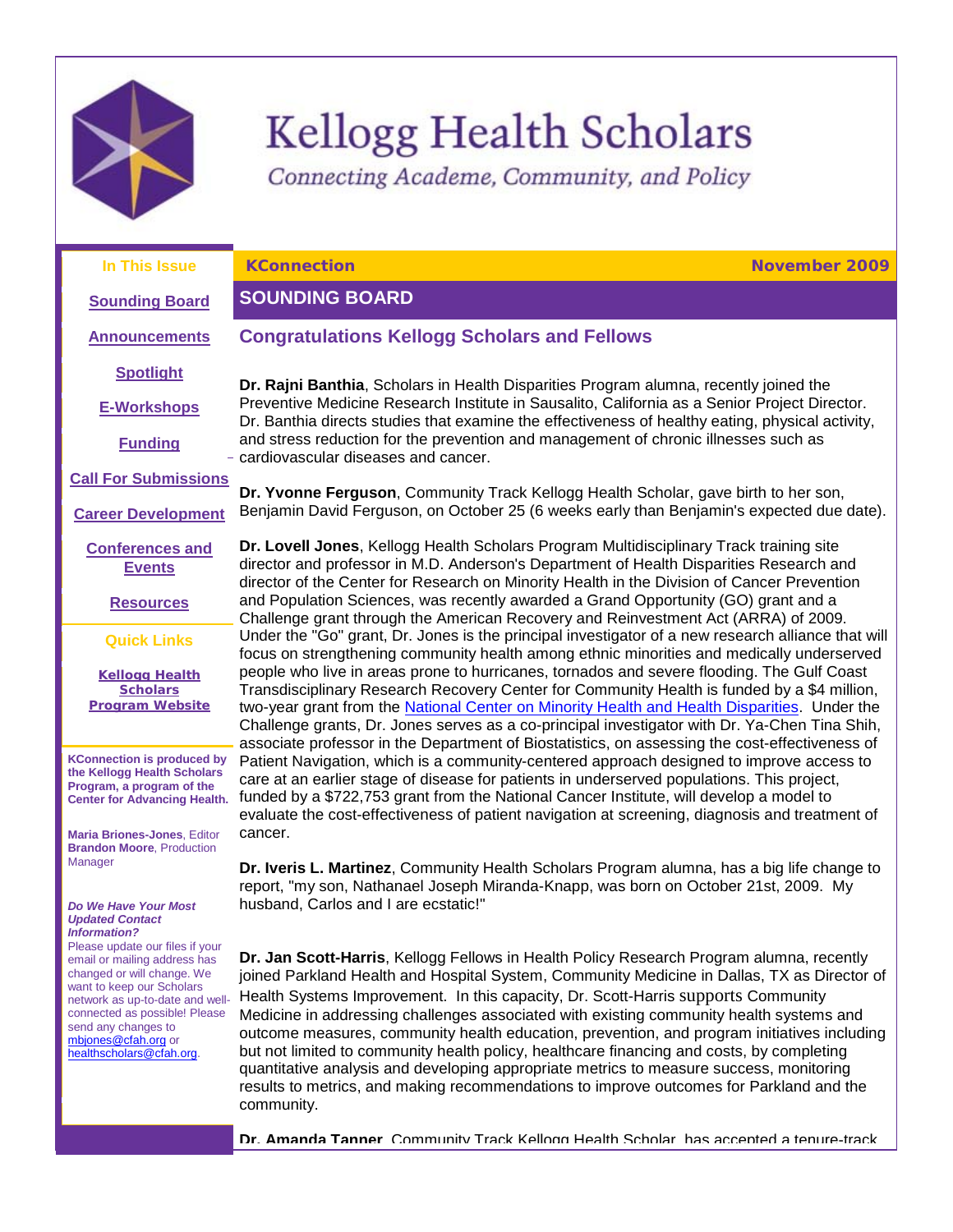assistant professor position at the University of North Carolina-Charlotte in the Department of Public Health Sciences.

**Dr. Stephen B. Thomas**, Kellogg Health Scholars Program Multidisciplinary Track training site director and associate dean for diversity and professor, and Dr. Sandra Crouse Quinn, associate dean for student affairs and education and associate professor, at the Graduate School of Public Health (GSPH), University of Pittsburgh are the principal investigators in a newly awarded two-year, \$3.96 million grant by the National Center on Minority Health and Health Disparities, a part of the National Institutes of Health (NIH). The new Bioethics Research Grand Opportunity Initiative award is the single largest peer reviewed grant from the NIH American Recovery Act Stimulus awards to the University of Pittsburgh. The two-year grant positions GSPH as a national leader in research designed to overcome barriers to increase the participation of African Americans, Hispanics and other minority populations in public health and medical research, including clinical trials. Dr. Quinn and Thomas through the grant, "Building Trust between Minorities and Researchers," will support a major collaboration with Nancy Kass, the Phoebe R. Berman Professor of Bioethics and Public Health at the Johns Hopkins University Bloomberg School of Public Health and Clinical and Translational Science Institute partners at the University of Pittsburgh, the Mayo Clinic, Yale University, the University of Wisconsin, The Ohio State University, and the University of Colorado. The international organization Public Responsibility in Medicine and Research (PRIM&R) is also a major partner in this innovative research study.

**Dr. Edna Viruell-Fuentes**, Scholars in Health Disparities Program alumna, and Dr. Amy Schulz recently co-authored and published the following article: Toward a Dynamic Conceptualization of Social Ties and Context: Implications for Understanding Immigrant and Latino Health, Edna A. Viruell-Fuentes and Amy J. Schulz, *Am J Public Health* 2009;99(12): 2167-2175, [http://ajph.aphapublications.org/cgi/content/abstract/99/12/2167?etoc.](http://rs6.net/tn.jsp?et=1102823849258&s=1103&e=001IepDW2alSJLkSjoXtLVdoBD6c5quxVIWJVe0KhcQpZ2FJSahcRUc5OVG2f81c08cOQ9jVDpiP24tJ9skcZYC7OX4tNBjd55yuEwrd7CYR6IF2IEBL34VqS7YyPEV49_GMVIa4FGZ53fV_L9ByNu-Zn-rVF4WceYo5E7tuvtLnSHzKfcRl2hIHBymRJ80XLr2)

#### **[back to top](#page-0-1)**

# <span id="page-1-0"></span>**ANNOUNCEMENTS**

**The Kellogg Health Scholars Program is now accepting applications for its 2010-2012 cohort!** Application deadline is December 2, 2009 (5:00 p.m. Eastern). ONLY online applications are accepted. Go to [www.kellogghealthscholars.org](http://rs6.net/tn.jsp?et=1102823849258&s=1103&e=001IepDW2alSJLc75Oe-keSaUbOIA-KXvFnH52uKCZyJdSpnsR1-UMQ6E3POW7gta1EGUG4AuszhdgPg5a9UAK1PB3d9-rrCJn3RYfdgYmEzl-ysiT7w67pWywxXmvGEvdi) for more information and to access the online application. Please pass this information along to interested, eligible individuals!

**Save the Date! The 2010 Kellogg Health Scholars Program Annual Meeting** will be held **June 9 through June 11, 2010** in Washington, DC. Details to follow.

*Do We Have Your Most Updated Contact Information? Please update our files if your email or mailing address has changed or will change. We want to keep our Scholars network as up-to-date and well-connected as possible! Please send any changes to [bmoore@cfah.org](mailto:bmoore@cfah.org) or [mbjones@cfah.org.](mailto:mbjones@cfah.org)* 

#### **[back to top](#page-0-1)**

<span id="page-1-1"></span>**SPOTLIGHT ON KELLOGG SCHOLARS NETWORK**

Meet Kellogg Health Scholars Program alumnus, **James W. Amell, Ph.D...**

**Dr. James W. Amell** is an assistant professor of social work at School of Social Work, Colorado State University. Dr. Amell earned his Ph.D. at the University of Wisconsin-Madison concentrating on Social Welfare and Sociology and completed dual Master's degrees in Social Work and Public Health at the University of Minnesota.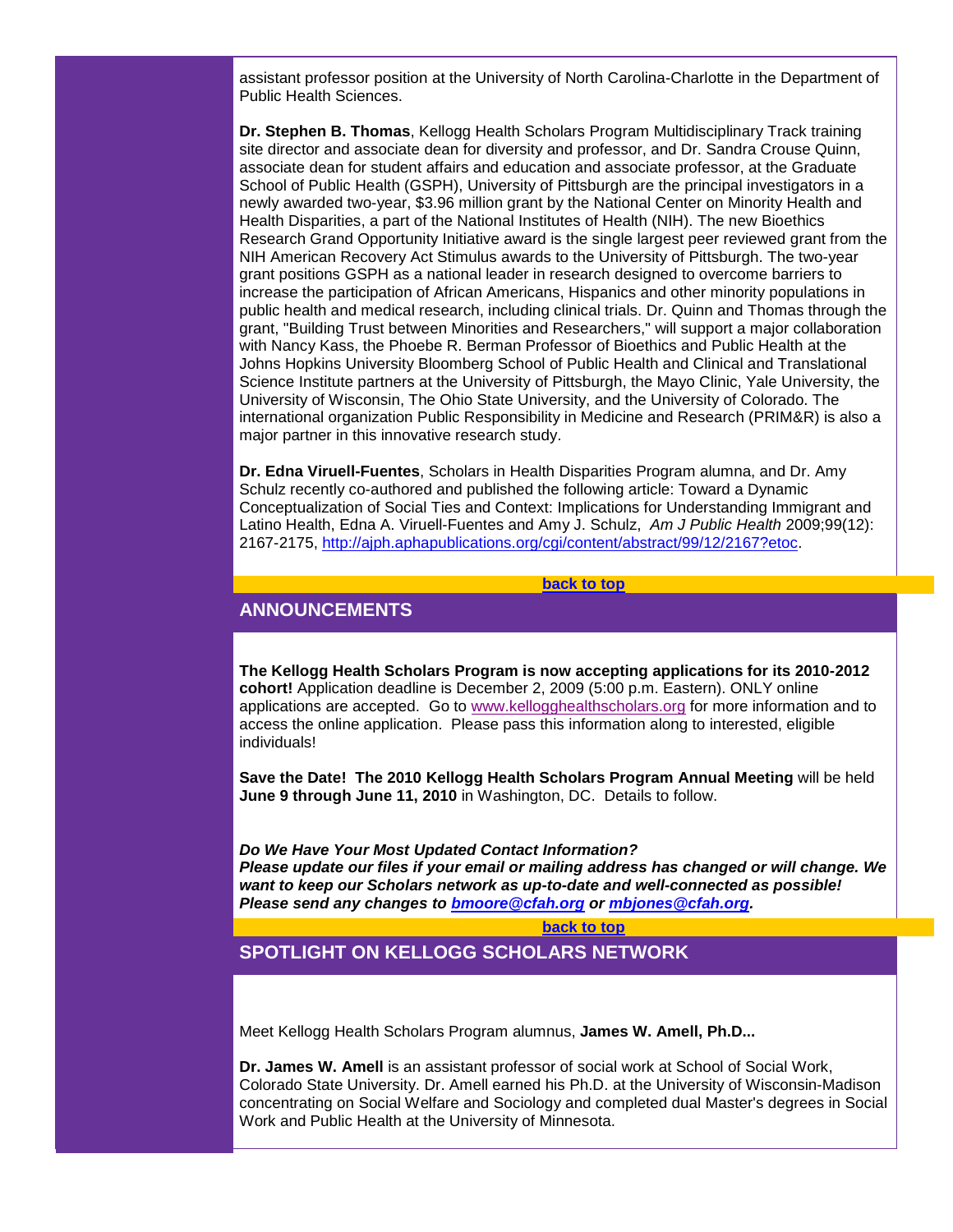Jim's research interests include social inequalities and men's mental health/health outcomes; intersection of race, gender, and SES on mental health/health outcomes; promotion of men's health/mental health, risk and resilience based models, home and community based long-term care, as well as community based participatory research.

Dr. Amell joined Colorado State after a two year post-doc at the University of North Carolina-Chapel Hill in the School of Public Health where he was a W.K. Kellogg Health Scholar in the Community Track. He worked on several research projects including a study of intentional and unintentional injuries affecting African American youth and adults. He also assisted with implementation and management of a CDC funded CBPR project designed to improve the preventive health behavior of African American and Latino men. Finally, he assisted with the Greensboro Cancer Care and Racial Equity Study (CCARES), which applied a CBPR approach to investigate the complexities in the system of healthcare which may explain deviations from reasonable breast cancer care obtained by African American patients compared to White patients.

Of the contribution of his postdoctoral experience to his career, Dr. Amell writes, "I credit the W.K. Kellogg Health Scholars program in shaping my research and teaching trajectory. I am currently working on a CBPR project in rural Eastern Colorado with CSU faculty members and community members and leaders to assess the community health and social welfare needs across Washington County in order to develop a community intervention. I also maintain ties to my CBPR scholarship in North Carolina and will be assisting Strengthening The Black Family, Inc. in a case study project using CBPR in order to examine, in part, CBPR relationships between a community based organization and University as well as community partners. I also maintain a strong commitment to teaching CBPR principles and Action-Oriented Community Assessment to my undergraduate and graduate students so they can begin to think about how to practically enter communities, build trust with community members, as well as engage community members in a strengths-based community change process."

#### **[back to top](#page-0-1)**

# <span id="page-2-0"></span>**Archived KHSP E-Workshops**

The archived KHSP e-workshops are taped from the live e-workshops of the Kellogg Health Scholars. These live electronic workshops are intended to bring Kellogg Health Scholars together between face-to-face networking meetings to explore topics of mutual interest. Its purpose is to form closer networks between the Kellogg Health Scholars and to provide to them and the Kellogg Community of Scholars support and resources for career development.

Access to archived e-workshops is STRICTLY LIMITED to Kellogg Health Scholars, Kellogg Fellows in Health Policy Research (current and alumni), Scholars in Health Disparities and Community Health Scholars program alumni and H. Jack Geiger Congressional Health Policy Fellows program alumni. The contents of these e-workshops are confidential. These archived presentations should not be accessed, copied or forwarded by/to any individuals other than group of scholars, fellows and scholar/fellow alumni that have been identified.

To listen to the archived presentations and download materials, visit the Archived Workshops page in the members-only section of the KHSP website at

[http://www.kellogghealthscholars.org/members/login.cfm.](http://rs6.net/tn.jsp?et=1102823849258&s=1103&e=001IepDW2alSJJaDwTvxppF1VqbEuuQfecFVlgDVHuwQh8_j93Zx_OsMFou__j9CS3wSsswO_hWYjc2GEzSuysP4Z5ns1PW_JadW762mN2ahwcZKdNKHaEagHeu42VMjNmSwgbC3sAMJj6VzdSRFxKTfWMEctdzxzMS) For login and passcode information, please contact Brandon Moore at [bmoore@cfah.org](mailto:bmoore@cfah.org) or call (202) 387-2829.

#### **[back to top](#page-0-1)**

# <span id="page-2-1"></span>**FUNDING**

#### **Health Impact Project Call for Proposals - Health Impact Assessment [http://www.healthimpactproject.org/call](http://rs6.net/tn.jsp?et=1102823849258&s=1103&e=001IepDW2alSJJnlTyA8YaDWrXvT6DqbzG6IpSQbZT3UYYAaqDbTFzQhJRvooWkU0uEJ1XeoASvg3gLa_AUfLpXFgZx0CYcE5dk-rYb5OQuRczwIzcrlgCF9HC22KP9547V5B_bElLsun0=)**

The Health Impact Project call for proposals (CFP) is seeking applicants to undertake health impact assessment (HIA) demonstration projects. The goal of the CFP and subsequent HIAs is to demonstrate the effectiveness of HIAs and promote their incorporation into local, state, tribal, and federal decision-making. Government agencies, educational institutions and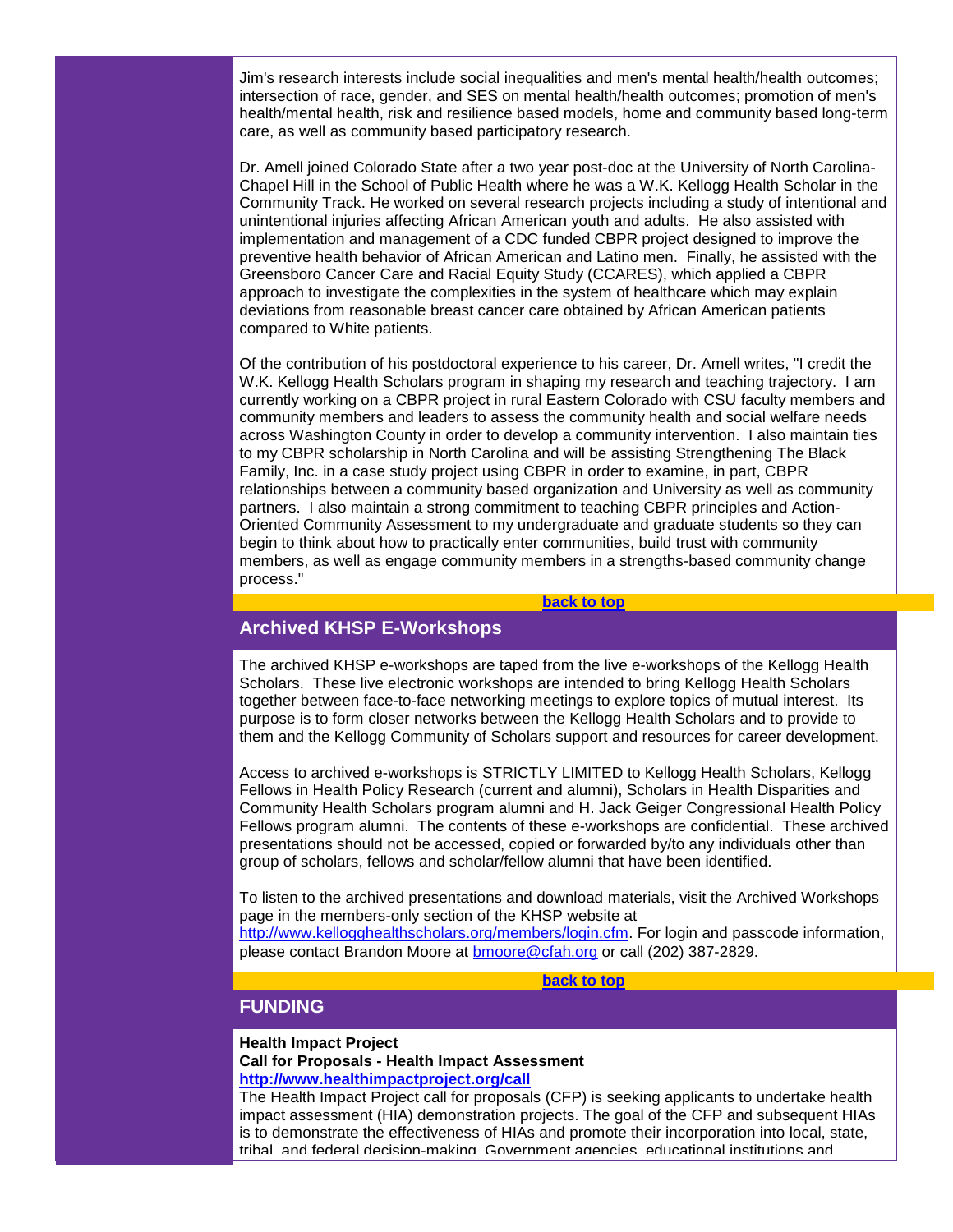nonprofit organizations are encouraged to apply. Successful applicants will receive grants of \$25,000 to \$150,000. HIAs bring together relevant public input, available data and a range of qualitative and quantitative methods to anticipate the potential health consequences of a proposed policy, program or project. They are a structured yet flexible process for developing practical recommendations that decision makers can use to advance well-informed public policies, programs and projects that avoid unintended health consequences and unexpected costs. [Learn more about HIAs.](http://rs6.net/tn.jsp?et=1102823849258&s=1103&e=001IepDW2alSJIDEZM6tpJpQOpUCmessCLKnKMMvLWuqjARN0K3TAwEPykBSUmdt-dX1agxCBPqrP2OQpsNxmaobcEEwn-4FFNcLPu4noSdSJQ1roojrrAYZdexP_BHrgDC7s2CpiZ_fwY=) Applicants need not have experience with HIAs to apply to the CFP. Rather, they should have knowledge of the decision-making process that they aim to influence and the ability to communicate effectively with all of the players in that process, from elected officials to their citizens. Grantees will receive training, mentoring and technical assistance from the Health Impact Project and leading HIA experts. The application process is described below. After reviewing this information, please visit the [online application system](http://rs6.net/tn.jsp?et=1102823849258&s=1103&e=001IepDW2alSJKdCVdE0v0cMfOQyp0LX-8i4fcqEY3EOJSqLDpf0wE10SiqL65CviRmKn4Szw5ytSSUHa5XPr8kGCA6081bwaX_hs44ImbRraqO2s4202drynTFYZ6ucEQH) to begin.

- 1. Call for Proposals.
	- o Before beginning the online application, please carefully read the call for proposals (CFP).
	- $\circ$  There are two stages in the competitive proposal process: (1) applicants submit a letter of interest that describes the project; and, if invited, (2) applicants then submit a full proposal, budget, budget narrative and organizational documents for review.
	- o You may also find the [requirements for the full proposal](http://rs6.net/tn.jsp?et=1102823849258&s=1103&e=001IepDW2alSJJOsbw6Zmw8pPEBf54bntTxapPGLD1f1dcj-JcHMVane6PP0sxUQXdoCpuSD0-84_l80BHctkafsvzXbN2NKsmZjbsZddKMb7VvO2dK-NS7GiAXgYohfymdP1we7ml53Tf_lEKf-R1UbsUL_OLTifh3r5Se1GBK9Zrg-LFOeIr3bgIvKkLNAJUlFkpH5VWnvS910sLJsFC-HQ==) useful in planning your application and completing the letter of interest.
	- o To download a .pdf of the CFP please click [here.](http://rs6.net/tn.jsp?et=1102823849258&s=1103&e=001IepDW2alSJKsDzcKl4Su6SyhmuXGT55XnMZ3tuIcscPs0aMnAB-CHAs9HLa2dILUfRE5M__hDBe2ILGRIXpNaLDoNTNrOdTim0kt2jEK-RYi8mOhpvcJiZDDcswelnaAbYG905e7keNKsYgeFmOHX34_JFOLwqdO4wJ9zZZxsTFygg90BXMwQbi2TyK4wQf23iqW0JPc72fusKfJu26bvg==)
- 2. Frequently Asked Questions
	- o Is my organization eligible to apply?
	- o What if I do not have public health expertise?
	- o What are the key deadlines?
	- Many of your questions may be answered in ["Frequently Asked Questions.](http://rs6.net/tn.jsp?et=1102823849258&s=1103&e=001IepDW2alSJKn9KIBHXmrxoGeFeCIBM_O1_wabvCrvySqrQF3wtftzakawZ7_lo7NsUckIpK-50XnjOqwf8F1LHmWYwszV_9Nn6uzg04lwbVJxJsqpcEiGOZq1p_qs_fDWPJHKnCPoDIzjpPOsWQpcoOdffmwX4CoaVGx1dZmhjMKkhp486oQ1QbMAbdmXdOPq58KubbE2vvziL-Mj9nVCQ==)"
- 3. Web Conference:

Applicants are invited to join the Health Impact Project on November 5, 2009 at 1:30 p.m. (ET) for an informational web conference. [Registration](http://rs6.net/tn.jsp?et=1102823849258&s=1103&e=001IepDW2alSJId84W4jDe5OBE7rn3KKKPFS5FDapI7hejYYvUIeLhptJSzBveoAnvZnAZ0o8wY5nPpG4sE_jdOV-NgBq2P4jvJdramSsd-88KYK4WrokvoOSh6HSS5yCA5_CNdEFyzbqo=) [is required.](http://rs6.net/tn.jsp?et=1102823849258&s=1103&e=001IepDW2alSJId84W4jDe5OBE7rn3KKKPFS5FDapI7hejYYvUIeLhptJSzBveoAnvZnAZ0o8wY5nPpG4sE_jdOV-NgBq2P4jvJdramSsd-88KYK4WrokvoOSh6HSS5yCA5_CNdEFyzbqo=) Interested applicants will have an opportunity to ask questions during the call. This conference will be recorded and archived on this Web page.

4. Online Application

All proposals - both the letter of interest and the full proposal - must be submitted via the online application system. After you have read the CFP and the FAQ, please [begin the](http://rs6.net/tn.jsp?et=1102823849258&s=1103&e=001IepDW2alSJKdCVdE0v0cMfOQyp0LX-8i4fcqEY3EOJSqLDpf0wE10SiqL65CviRmKn4Szw5ytSSUHa5XPr8kGCA6081bwaX_hs44ImbRraqO2s4202drynTFYZ6ucEQH)  [application here.](http://rs6.net/tn.jsp?et=1102823849258&s=1103&e=001IepDW2alSJKdCVdE0v0cMfOQyp0LX-8i4fcqEY3EOJSqLDpf0wE10SiqL65CviRmKn4Szw5ytSSUHa5XPr8kGCA6081bwaX_hs44ImbRraqO2s4202drynTFYZ6ucEQH)

## **National Poverty Center, Gerald R. Ford School of Public Policy, University of Michigan Survey of Income and Program Participation (SIPP) Analytic Research Small Grants Competition**

#### **Application Deadline: December 4, 2009**

The National Poverty Center (NPC) at the Gerald R. Ford School of Public Policy, University of Michigan seeks proposals for innovative research projects that use data from the 2004 and/or 2008 SIPP Panels. The NPC anticipates funding up to 8 proposals. Awards will range from a maximum of \$20,000 for research using SIPP public-use data and/or SIPP Synthetic Beta (SSB) data, to a maximum of \$40,000 for research using SIPP Gold Standard restricted-use data and/or comparative analyses using SIPP Synthetic Beta (SSB) and SIPP Gold Standard restricted-use data. Grants will begin February 1, 2010 and end January 31, 2011. Funds for this competition are provided by the U.S. Census Bureau, Housing and Household Economics Statistics Division*.* For details, please visit:

[http://www.npc.umich.edu/opportunities/research\\_grants/sipp/index.php.](http://rs6.net/tn.jsp?et=1102823849258&s=1103&e=001IepDW2alSJLFJahVSxV64a_N6M8uu0E8twoYnjWoNoCjYrTwQkgwcVUD6JySj5BC0swPI9rgnwxHed8dCH5L8L3Je3EOREyZFc0hGg6R3V3DOaLomQ8ginWyUxCbrAw4fhRm7A8AdOp2HC16CBMPsDDjD2BDuP_ZPNDMApxTE7H5ctFQqNS1sQ==) Proposals will be considered that use earlier waves of SIPP data, but the project must use data from the 2004 and/or 2008 SIPP Panels, or from the SIPP Synthetic Beta (SSB) or SIPP Gold Standard restricted-use data. Comparisons of estimates from various data sources and studies on the effects of program participation on low-income populations are also encouraged. Possible research topics include, but are not limited to:

Investigating spell length and transitions to and from use of government programs, such as TANF, Food Stamps, WIC, SSI, unemployment insurance, etc.;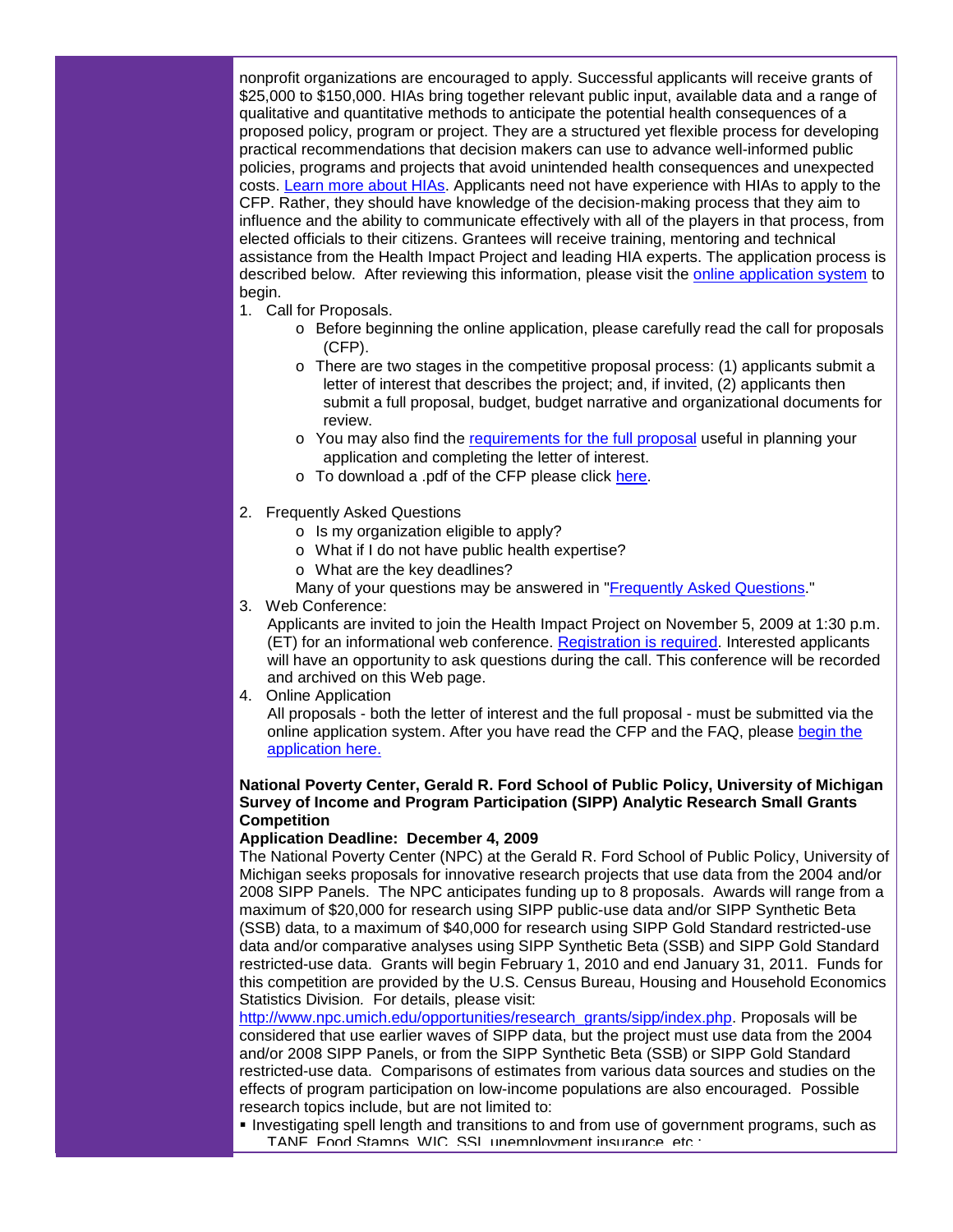- Analyzing the interaction of employment and unemployment with participation in government programs;
- Elucidating the various mechanisms accounting for relationships between family structure/changes and indicators of well-being broadly defined to include income, material hardships, health or mental health;
- Focusing on the well-being of both adults and children in analyses of the impact of family structure and change; disentangling the effects of income on family structure/transitions;
- Focusing on men's or women's work lives, family transitions, and well-being;
- Examining the transitions and/or spells in health insurance coverage and their relationship to other transitions.

**About the NPC --** The National Poverty Center (NPC) is a university-based, nonpartisan research center. The NPC conducts and promotes multidisciplinary, policy-relevant research on the causes and consequences of poverty; provides mentoring and training to young scholars; and disseminates findings to the broad policy community. Major funding for the NPC is provided by the Office of the Assistant Secretary for Planning and Evaluation, U.S. Department of Health and Human Services.

#### **Society for Research on Nicotine and Tobacco,** 2010 SRNT Annual Meeting **Increasing Diversity in Nicotine and Tobacco Research: Travel Scholarship to the 2010 SRNT Annual Meeting Hilton Baltimore Hotel**

**Baltimore, Maryland**

**February 24-27, 2010**

# **Deadline: December 9, 2009, 5:00 pm MDT**

# **[http://www.srnt.org/meeting/2010/index.html](http://rs6.net/tn.jsp?et=1102823849258&s=1103&e=001IepDW2alSJLio4pmEVJ8VQP374enRWbDtZxv8Me3gn3W-DN2iYmswhcSp3nD_o-RfUD3TxAawtGWjWORCA835S0T6YSDrigOJIWdxoGOAzJ9e9fry5A9RfUh2nawiKsQNw15_ahDXLM1Y0Dx5AhTFg==)**

Background: The 2004 Institute of Medicine Report, *In the Nation's Compelling Interest: Ensuring Diversity in the Health Care Workforce*, clearly states that although the diversity of the United States is rapidly increasing, many minority racial/ethnic groups are underrepresented in the health professions. Increasing diversity, particularly among researchers, may help to enhance the diversity of research environments and ultimately help improve global health.

Purpose: The Tobacco-Related Health Disparities Committee of the Society for Research on Nicotine and Tobacco (SRNT) has established as one of its goals to increase the diversity of its membership. Therefore, SRNT is committed to increasing the diversity of researchers who help to stimulate and generate new knowledge concerning nicotine in all its manifestations - from the molecular to the societal level. The purpose of the American Legacy Travel Scholarship program is to increase the diversity of researchers interested in nicotine and tobacco research by:

• Providing travel support to attend the 2010 Society for Research on Nicotine and Tobacco 16<sup>th</sup> Annual Meeting

• Promoting collaboration and intergenerational and interdisciplinary networking The scholarship program is a partnership between the American Legacy Foundation, the National Cancer Institute, the California Tobacco-Related Disease Research Program, and the Society for Research on Nicotine and Tobacco and is administered by the Tobacco-Related Health Disparities Committee of SRNT.

Eligibility Criteria: To be eligible for the Scholarship, you must:

- Have an interest in nicotine and tobacco research and be committed to the mission of SRNT.
- Hold junior faculty (assistant professor, instructor, or equivalent), post-doctoral trainee, or graduate student rank at a U.S.-based university. Persons who are not U.S. citizens but are enrolled in a U.S.-based university are eligible to apply.
- Be willing to attend the networking luncheon.
- Not be a former scholarship recipient.
- Live at least 50 miles outside of the Baltimore, Maryland area.

Preference will be given to applicants from minority racial/ethnic groups; the disabled; candidates from lesbian, gay, bisexual, or transgender groups; or candidates from a disadvantaged group. Minority racial/ethnic groups are defined as American Indian/Alaska Native, Asian American/Pacific Islander, Black/African American, or Latino/Hispanic. Download application at**[http://www.srnt.org/meeting/2010/index.html.](http://rs6.net/tn.jsp?et=1102823849258&s=1103&e=001IepDW2alSJLio4pmEVJ8VQP374enRWbDtZxv8Me3gn3W-DN2iYmswhcSp3nD_o-RfUD3TxAawtGWjWORCA835S0T6YSDrigOJIWdxoGOAzJ9e9fry5A9RfUh2nawiKsQNw15_ahDXLM1Y0Dx5AhTFg==)**

Personal Statement: Please prepare a brief 300 word statement which describes 1) the main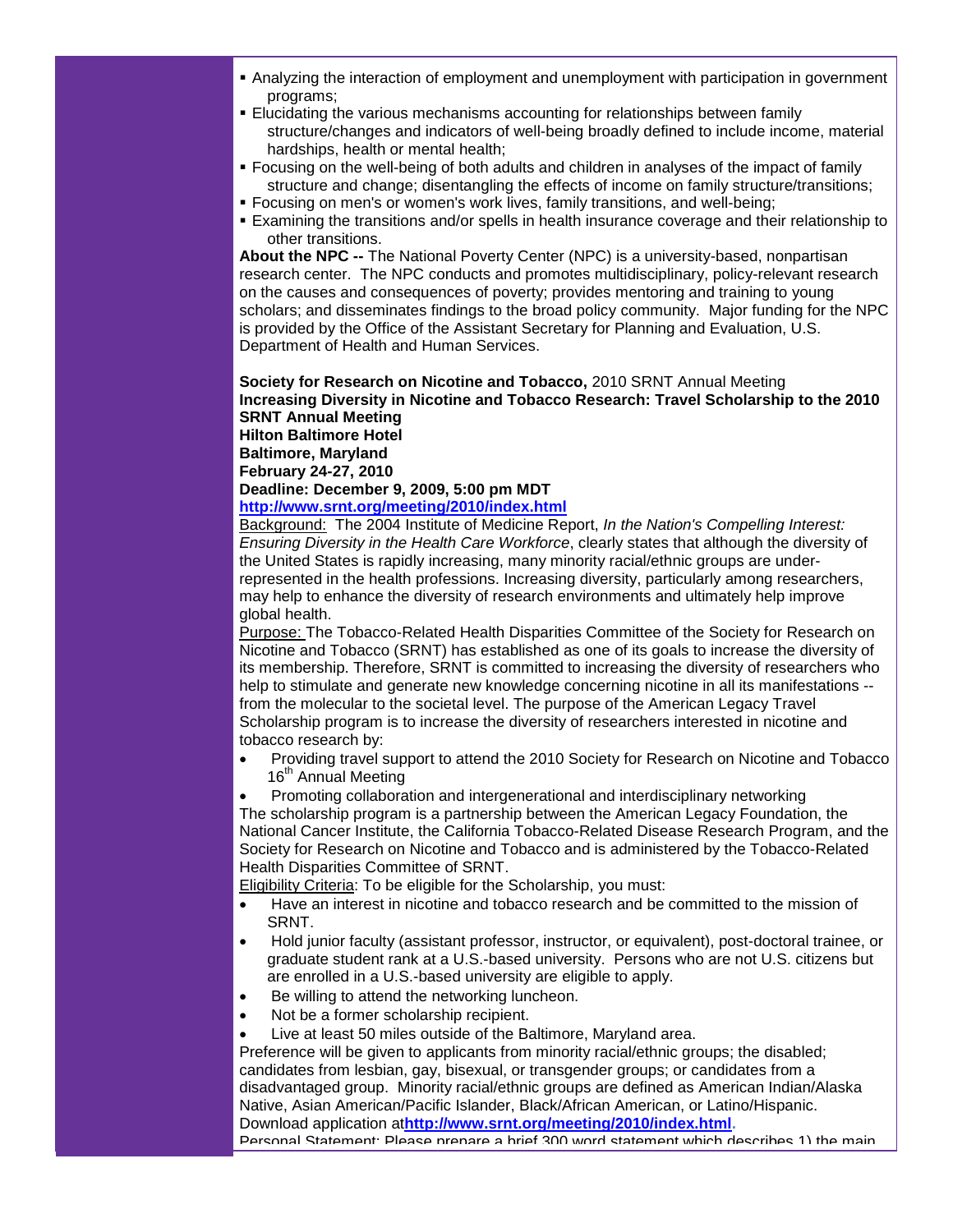research question that you would like to explore or are exploring and 2) career goals related to your research question. Please put your name on your statement.

Resume/Curriculum Vitae: Please forward your resume or curriculum vitae along with your application form.

Mentor/Advisor: Please provide the name and contact information for one mentor or advisor. Receipt of Travel Scholarship: If you are awarded a travel scholarship, the scholarship will cover your coach airfare, ground transportation, hotel and taxes, and a per diem allocation for expenses. The maximum amount of funds allowed for all travel expenditures is **\$1,500.00**. To help defray out-of-pocket costs, the program will purchase airfare, and travelers will be reimbursed for hotel and per diem.

**Airfare:** All travelers must make reservations through SRNT for coach airfare at least 30 days in advance of the meeting. *Travelers are expected to book the least expensive flight.* If other forms of transportation are used, the traveler must contact SRNT to receive approval prior to being reimbursed for train or car mileage. You will not be reimbursed for local rental cars. Travel information will be forwarded to scholarship recipients no later than January  $11<sup>th</sup>$ .

**Hotel**: The SRNT has secured a room rate at the Hilton Baltimore of \$159 per night for single and double occupancy. Please note that these rates are not inclusive of state and local tax. Reservations must be secured prior to January 22, 2010 in order to receive the discounted SRNT rate.

Please make your reservations for the 2010 Annual Meeting by calling 1-800- HILTONS. Be sure to mention the Society for Research on Nicotine and Tobacco Annual Meeting to receive the discounted rate. You can also click on the link below to make your reservation online.

[Http://www.hilton.com/en/hi/groups/personalized/BWICCHH-NAT-](http://rs6.net/tn.jsp?et=1102823849258&s=1103&e=001IepDW2alSJKTPfQWjevTQsUy9BVfst-lSKSms7YBzVJZY-e8bu4iYvSsZzGg1n-4u5LI3vBiF-9KlASOrCjUAGK6jHOK4IY9TWd64tWxe6QVEP4E2tsiwUuQP5wLVzmP4FNtAmAqZyqoTviYYgsEqxbTN5gCzdQCzg5FMJl9lAYu4BM6W1FAYux3-B6mfTovnMlALX2Z6Tc=)

[20100222/index.jhtml](http://rs6.net/tn.jsp?et=1102823849258&s=1103&e=001IepDW2alSJKTPfQWjevTQsUy9BVfst-lSKSms7YBzVJZY-e8bu4iYvSsZzGg1n-4u5LI3vBiF-9KlASOrCjUAGK6jHOK4IY9TWd64tWxe6QVEP4E2tsiwUuQP5wLVzmP4FNtAmAqZyqoTviYYgsEqxbTN5gCzdQCzg5FMJl9lAYu4BM6W1FAYux3-B6mfTovnMlALX2Z6Tc=)**Conference Registration**: SRNT will waive the conference registration fee for all travelers.

**SRNT Membership**: If you have never been a member of SRNT, we will cover your membership fees for one year.

**Pre-conference Workshop:** Scholarship recipients are encouraged to attend the preconference workshop. The scholarship will cover the registration fee for this workshop. Scholarship recipients will need to notify the committee if they plan to attend the workshop.

Networking Luncheon: This luncheon will be held on either February 25<sup>th</sup> or 26th; a specific time and date will be announced soon. All scholarship recipients are expected to hold these dates until a time is set. This luncheon will provide an opportunity to network with other colleagues and meet senior level mentors who can answer questions about research goals and interests. Scholarship recipients must attend this luncheon to be reimbursed for hotel and per diem.

# Important Dates

- Applications due December  $9<sup>th</sup>$ , 2009 at 5pm, MDT.
- Scholarship recipients notified no later than December 21<sup>st</sup>, 2009.
- Recipients must confirm their acceptance of the scholarship by January  $6<sup>th</sup>$ , 2010.
- Recipients must make flight arrangements by January  $25<sup>th</sup>$ , 2010.
- Hotel must be booked by January  $25<sup>th</sup>$ , 2010.

Questions? Please contact us

Patricia Nez Henderson, MD, MPH Vice President Black Hills Center for American Indian Health 701 St. Joseph Street, Suite 204 Rapid City, SD 57701 (605) 348-6100 phone (605) 348-6990 fax [pnhenderson@bhcaih.org](mailto:pnhenderson@bhcaih.org) [www.bhcaih.org](http://rs6.net/tn.jsp?et=1102823849258&s=1103&e=001IepDW2alSJIMJK3R54dbe9M1CY2K3JYg7xrqrG5botBPsdqv3odTKa0AnDuURtpgig8cYJDO2rblCnnIHU_RuPMlSUxocUxEgj5uPa1Whj_jJ6tXJw_4Ng==)

Donna Vallone, PhD, MPH Senior Vice President, Research & Evaluation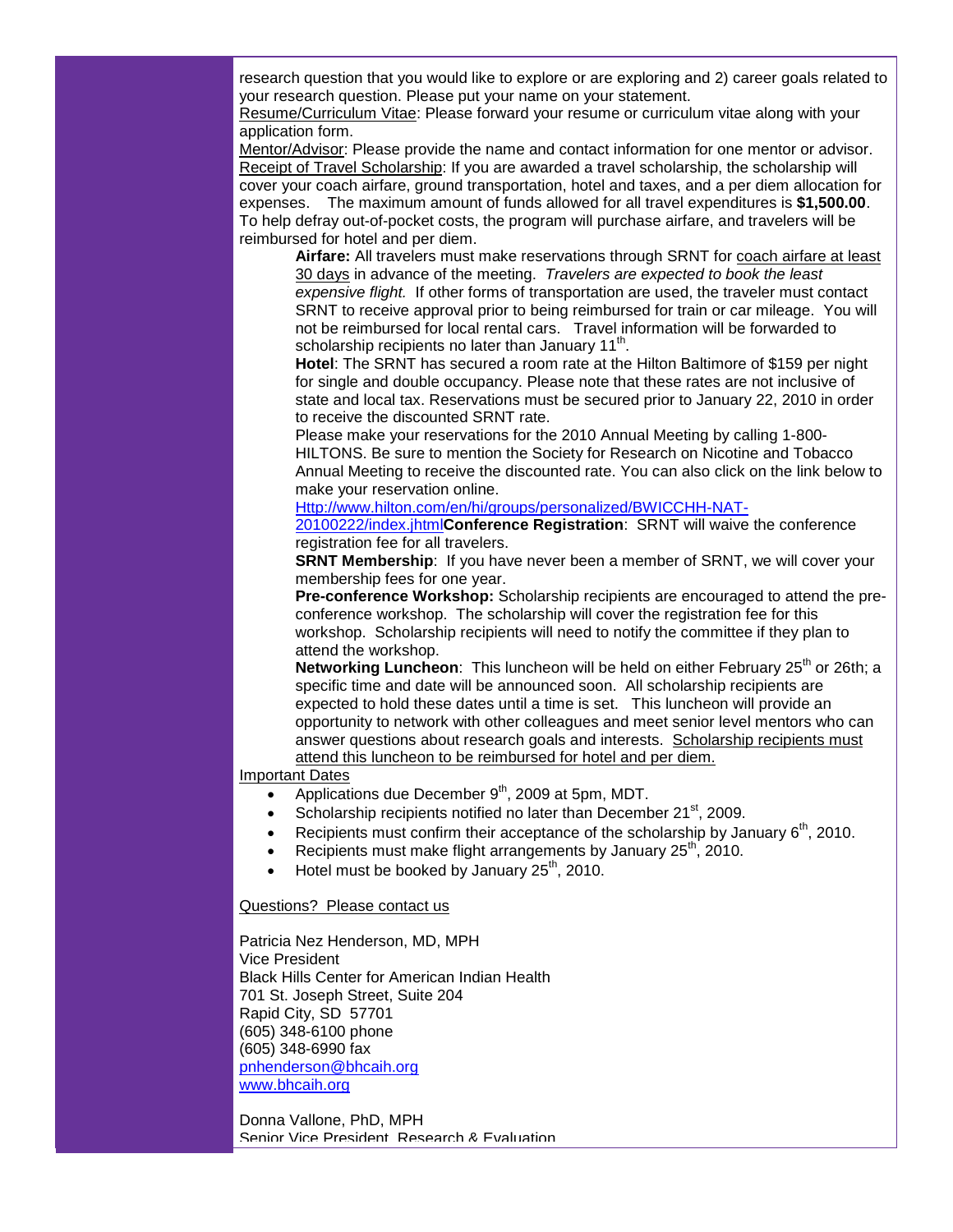American Legacy Foundation 1724 Massachusetts Avenue, NW Washington, DC 20036 (202) 454-5783 phone (202) 454-5599 fax [dvallone@americanlegacy.org](mailto:DVallone@americanlegacy.org) [http://www.americanlegacy.org/](http://rs6.net/tn.jsp?et=1102823849258&s=1103&e=001IepDW2alSJI7ZU52e7sFf6iZwjJGZ8NmlcgCXd_GXvMeR8EGMxPCyksxnbwee-UjFvFS6sPeCGdxhrmFqsWWa0Yxh7nckxVq-1Up4lWe6qrGo3yMn-lDu5GKjElwtFSW)

#### **[back to top](#page-0-1)**

# <span id="page-6-0"></span>**CALL FOR SUBMISSIONS**

## **Call for Public Comment - National Cancer Institute Advocates in Research Working Group**

## **Deadline: November 30, 2009**

The public comment period for the National Cancer Institute (NCI) Advocates in Research Working Group (ARWG) final recommendations opened today. The ARWG has proposed comprehensive recommendations on the most effective ways to engage individual advocates in NCI activities. The recommendations focus on:

- 1. Recruitment of individual advocates for NCI activities
- 2. Assessment and matching of individual advocates to NCI activities

 3. Training of individual advocates and NCI staff to prepare for a research advocacy engagement

4. Facilitating the engagement process

5. Evaluating and tracking advocacy involvement

 6. Retaining research advocates and NCI staff and promoting advocate involvement in NCI activities

View background information and recommendations at:

[http://advocacy.cancer.gov//files/2009\\_ARWG\\_Final\\_Rec\\_Slides\\_for\\_Public\\_Comment.ppt](http://rs6.net/tn.jsp?et=1102823849258&s=1103&e=001IepDW2alSJI5-UrcvST_zxJznw__cWNsRtLXjFlH4gKBO9V9J7w6vKGbXOrc_MIz6ZCUdqqRuSpM0SzVXO9MAyaStb1RhMkjkFbxKBLBBd7MGCAR1WN4n_o_qH_iuXDcObjy3uWfZcBXm4IDb6C2ybingtwrdpcOD3YAIBuTb8hE37NdoPXlbwpTqsOjyzJY) Learn more about the ARWG at [http://dclg.cancer.gov/working-groups/involving-advocates](http://rs6.net/tn.jsp?et=1102823849258&s=1103&e=001IepDW2alSJI0qKE6wv1bLE29SOUA3JKekkCu9KZGdNC9Gp2AXtNNHly3Z--ObKnx9H8XB3EfzIkPMQlHZjX7OgEif2suH5_B5ShoEELNx8UlJBupxiKFAso1s4Qcvy7x9jH7dNim351Zbw_jcYt-2Y-2QjvdClwL) Provide comment on the recommendations by email to [nciadvocacywg@mail.nih.gov](mailto:nciadvocacywg@mail.nih.gov) or by regular mail:

Shannon Bell, Director

Office of Advocacy Relations, NCI

31 Center Drive, Suite 10A28

Bethesda, MD 20892-2580

All comments must be received by Monday, November 30, 2009 in order to be considered.

# **Call for Essays -- CHNRI International Essay Contest 2009 "From Research to Evidence-based Policy"**

#### **Deadline: December 11, 2009**

The Child Health and Nutrition Research Initiative (CHNRI) is pleased to announce the CHNRI International Essay Contest 2009. It is CHNRI's mandate to advocate research programmes directed at addressing the conditions responsible for the most important diseases suffered by children, especially in developing countries, where the major burden of disease remains. In particular, CHNRI aims to influence policy decisions and program development to fast track the adoption of cost-effective and sustainable solutions.

**Theme:** The CHNRI International Essay Contest 2009 has been conceived to showcase examples of research that had an impact on policymakers, donors or relevant stakeholders to implement evidence informed policy or to allocate more funds for research focused on key issues that affect child health and nutrition. The contest is focused on examples of policies oriented to improve child health and nutrition that are based on research findings. CHNRI is looking for the best examples of how research has been translated into policy that improved the child health and/or nutrition status at national, regional, or global level within the past 20 years. Interested participants should provide a specific example of how the evidence was generated to help establish, modify or implement a policy, based on research. The essay should describe the context in which the described case took place, which may include the history of the institution, and provide a substantiated and specific example of how research results influenced policy-making as well as program development.

#### **Rules and Guidelines:**

• Eligible papers may be submitted by any researcher working in the field of child health and nutrition research.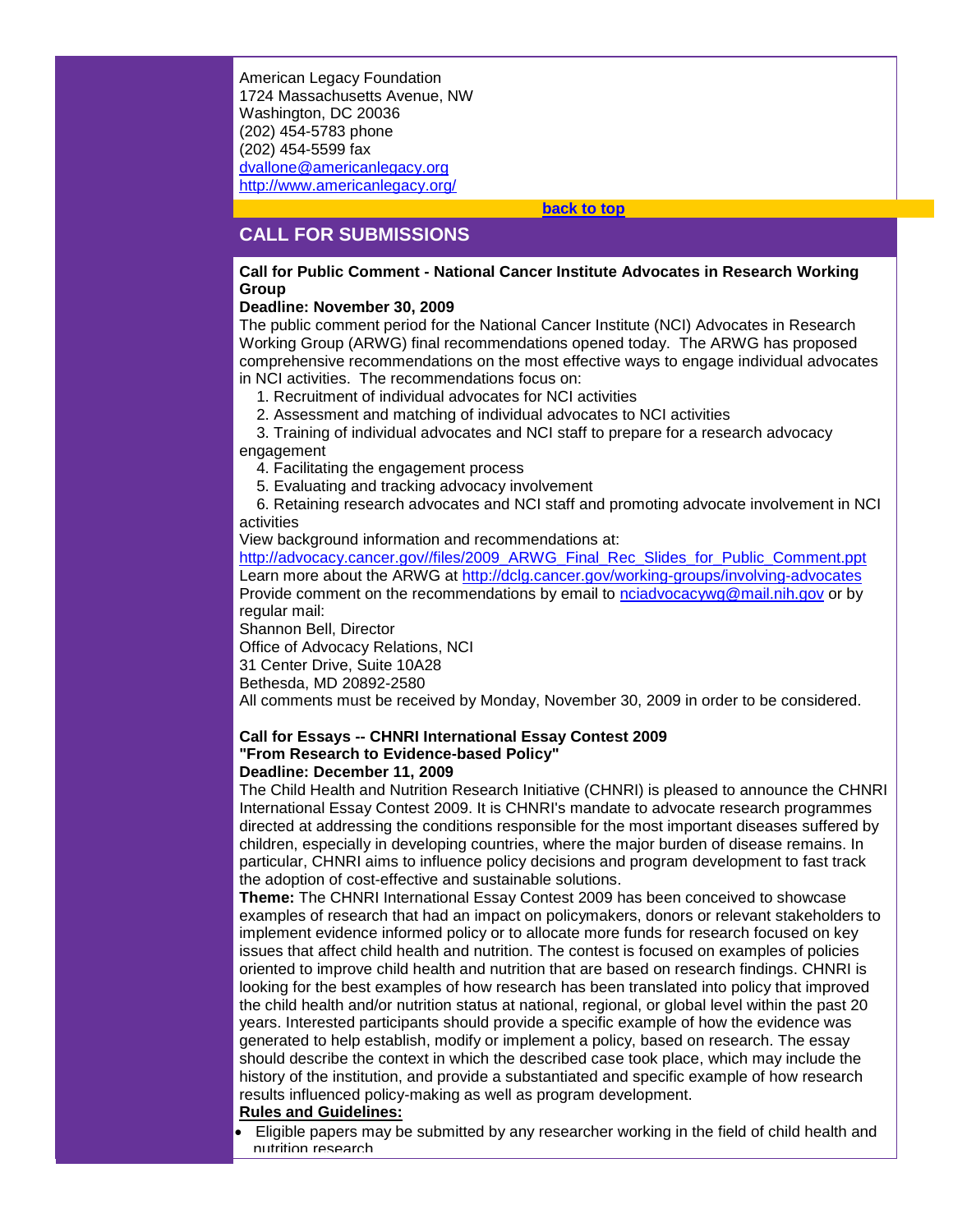- Each applicant can submit only one essay.
- The essay must not have been published previously.
- The essay should be in English of a maximum of 2,000 words and an abstract of maximum 300 words.
- Each essay should have adequate references.
- Entries will be judged on originality, expression of ideas, presentation, and understanding of the research environment, and be evaluated by an evaluating committee of experts via blind review.
- Submission must include a cover sheet with the applicant's name, date of birth, institutional affiliation, official designation i.e. title (if any), mailing address, e-mail address, phone and fax numbers.
- Entries must be submitted in an electronic format to Dr. Tanvir M. Huda, Coordinator, CHNRI Secretariat: e-mail [chnri@icddrb.org](mailto:chnri@icddrb.org)

# **Deadlines**

- The last date for acceptance of electronic applications is December 11, 2009.
- The winners will be notified by end of December 2009.

# **Prizes**

- The 12 most outstanding essays will be published in an anthology and the authors will be featured on the CHNRI's official website throughout the year.
- The best 5 essay winners will receive cash prizes of US\$1000 each.
- The first prize winner, in addition to cash prize, will receive financial support for presenting his/her paper at a relevant international academic conference. Grant assistance from CHNRI will be subject to acceptance of the paper in the conference.

#### **Call for Papers - Institute on Social Exclusion, Adler School of Professional Psychology The Social Determinants of Mental Health::From Awareness to Action The Drake Hotel**

**Chicago, IL**

**June 3-4, 2010**

**Deadline: December 31, 2009**

*Featuring:*

David Satcher, MD, PhD -The 16th Surgeon General of the United States, past member of the World Health Organization Commission on the Social Determinants of Health, and former Director of the Centers for Disease Control and Prevention. Currently, Dr. Satcher is the Director of the Satcher Health Leadership Center at the Morehouse School of Medicine. Sandro Galea, MD, MPH, DrPH - Professor of Epidemiology at the School of Public Health, Research Professor at the Institute of Social Research at the University of Michigan. This conference will convene innovative thinkers from diverse disciplinary and professional backgrounds to address the Social Determinants of Mental Health (SDOMH). Today, there is a growing understanding that the social conditions in which "... we are born, grow, live, work and age..." (WHO 2007) profoundly impact health and well-being. Increasingly, that knowledge is being used to inform discourse on the prevention and treatment of such physical illnesses as cardiovascular and respiratory disease, cancer, obesity, diabetes, and HIV/AIDS. It is also being used to shape policy and programmatic responses to these illnesses. However, the social determinants frame has not been as widely or explicitly used to shape mental health debate, policy, and programming. The purpose of the Conference is:

\* To increase awareness about how social conditions impact mental health;

\* To develop and disseminate mental health prevention and intervention strategies that are informed by the social determinants framework;

\* To create multidisciplinary collaborations to identify and address the multifaceted social conditions that impact mental health; and

\* To develop new knowledge and practice innovations.

We invite papers that create new knowledge and/or practice innovations by doing one or more of the following:

\* applying the social determinants frame to mental health;

\* bridging disciplinary and professional perspectives on the social determinants of mental health;

\* illustrating the mechanisms and pathways by which social context impacts mental health; \* illustrating the relationships between "macro" (e.g., national and international economic, climatic, political, demographic, and social forces), "meso" (e.g., family, neighborhood, and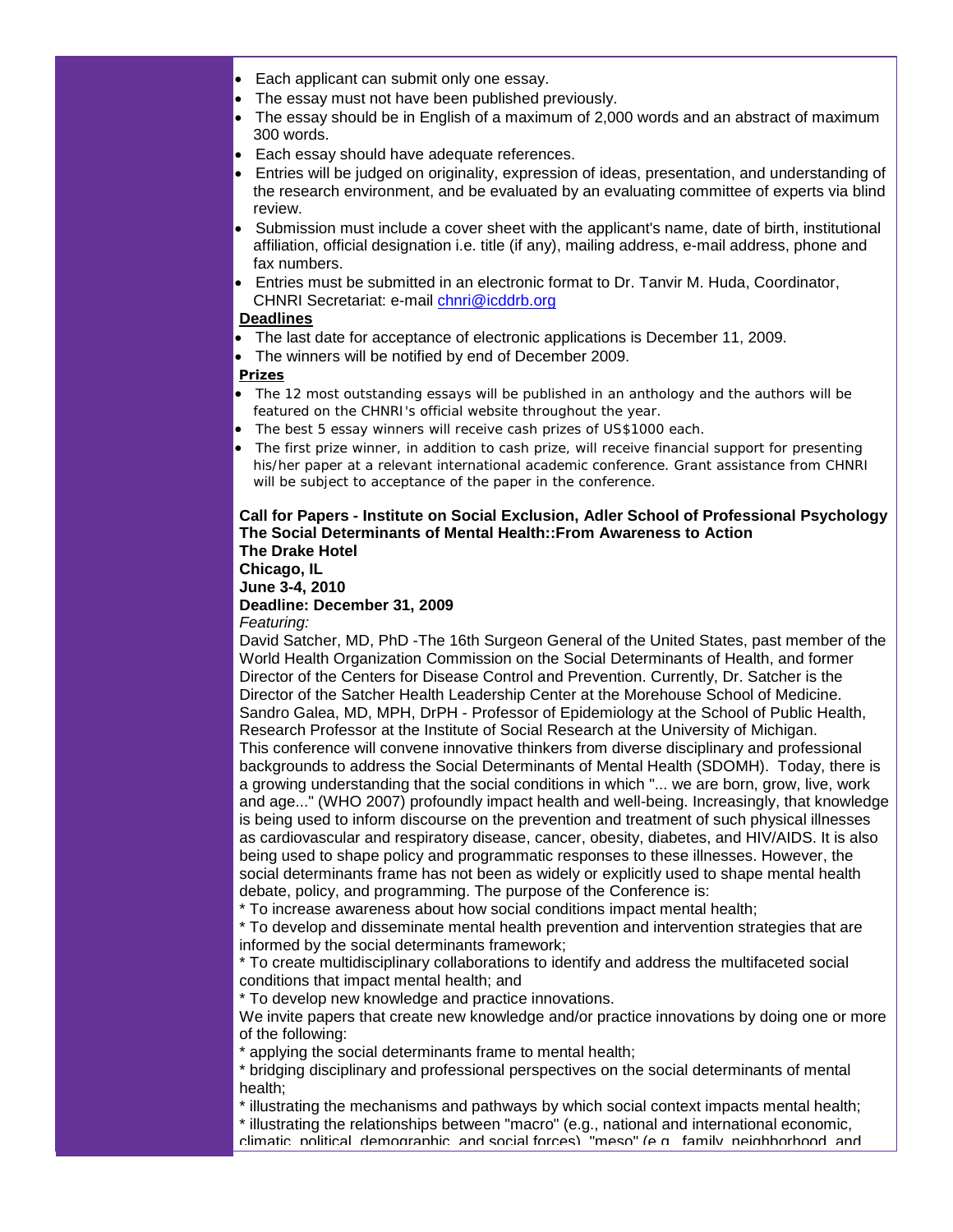community characteristics) and "micro" (e.g., individual attributes) variables and mental health. \* proposing new or describing existing policy and programmatic mental health interventions that are based on the social determinants frame.

Topics might include the impact on mental health of:

\* national and international forces (e.g., globalization, urbanization, industrialization, privatization, climate change, migration);

\* legislation and public policy (e. g., labor, immigration, environmental, housing, trade, land use, fiscal, monetary, education, social welfare, criminal justice);

\* institutional behaviors (e.g., the media, private corporations, government agencies);

\* social, political, and economic ideologies (e.g., liberalism vs. conservatism; private markets vs. government intervention; personal vs. social responsibility; individualism vs. communitarianism);

\* macro-social phenomena (e.g., natalism, racism, sexism, homophobia, ageism, and ablism; as well as stratification, cohesion, and exclusion)

Papers are invited from not only from mental health professionals, but given the multidimensionality of the social determinants, submissions are also invited from professionals in other fields such as law, public safety, architecture, planning, housing, transportation, environmental sciences, social work, and human rights; and other disciplines such as economics, sociology, political science, demography, criminology, and anthropology. We seek submissions from authors representing the public, private, and not-for-profit sectors, as well as those representing local, national, and international bodies. Papers submitted by crossdisciplinary, cross-professional, cross-sectoral teams of authors are especially welcomed. Submission Requirements: The working language of the conference is English. Please submit a 300 word abstract to [ise@adler.edu](mailto:ise@adler.edu) by December 31st, 2009. In the subject line, please "SDOMH Abstract Submission". In the abstract, be certain to:

(1) Describe how the submission is relevant to the conference theme;

(2) Describe how the submission builds new knowledge and/or practice innovations by doing at least one of the following:

\* applies the social determinants frame to mental health;

\* bridges disciplinary, professional, and sectoral perspectives on the social determinants of mental health;

\* illustrates the mechanisms and the pathways by which social context impacts mental health and well-being;

\* illustrates the relationships between "macro" (e.g., national and international economic, climatic, political, demographic, and social forces), "meso" (e.g., family, neighborhood, and community characteristics) and "micro" (e.g., individual attributes) variables and mental health; and/or

\* proposes new or describes existing policy and programmatic mental health interventions that are based the on social determinants frame.

(3) Note the contact information and professional/disciplinary background of the author(s). Authors accepted for presentation will be notified by January 31st. Accepted abstracts will be published in the Conference proceedings. For more information, please contact [ise@adler.edu.](mailto:ise@adler.edu)

# **Call for Nominations - Community-Campus Partnerships for Health (CCPH) Annual Award**

## **Deadline: February 1, 2010**

The Community-Campus Partnerships for Health (CCPH) Annual Award recognizes exemplary partnerships between communities and higher educational institutions that are striving to achieve the systems and policy changes needed to overcome the root causes of health, social and economic inequalities. The award highlights the power and potential of community-campus partnerships as a strategy for social justice. The 2010 award will be announced and recognized during a ceremony at CCPH's next conference, May 12-15, 2010 in Portland, Oregon. Partnerships nominate themselves and need not be members of CCPH. Partnerships that have applied in the past but did not receive the award or honorable mentions may re-submit. We welcome nominations from any country or nation. Nominations are due no later than Feb 1, 2010. For the nomination guidelines, visit

[http://depts.washington.edu/ccph/pdf\\_files/Award10guidelinesf.pdf.](http://rs6.net/tn.jsp?et=1102823849258&s=1103&e=001IepDW2alSJIzE1aTchb2KJEC21rRhqtZW5lkMbT7O4fjuomnlLVGWEcH4QlbiKHGHDAFZb9pVqrwMKfKUWvMkJy_upJ3W7iWcpBQxqOoY2fV06443_Py_SVDvF7SMKKVezxRbIxBuYZtAAa2sXf8qGTxknYvV_cA9EssSv03ZSA=) For information on past awardees, answers to frequently asked questions and other resources, visit [http://depts.washington.edu/ccph/awards.html.](http://rs6.net/tn.jsp?et=1102823849258&s=1103&e=001IepDW2alSJIuQ3S55-gAX-SLTQ4lS9ed6JthJb8wVhZbSKf19bjqn5bkIRJ5J7msxbMa7VJ9U-0UPYC7VVZrdoT9dHwwJvFTKb3HlXMGb1EBfuurKE5R7_lmzW6s0V23ox8PBaV4qMJY0chqCnuZjQ==) For information on the CCPH conference, visit

[http://depts.washington.edu/ccph/conf10-overview.html.](http://rs6.net/tn.jsp?et=1102823849258&s=1103&e=001IepDW2alSJKKEC0Q_sDu0coct70DV8d71kMAgw8zjb30ZaXKw_ohfXvM1IPaFRCzXdXgx18B12dZDj-ZgpKGoGcW-OCp4ljtAOEz01kgDi8D8Al80wKk876_zCn-4VDjhtY4h0hxK_AU69BgBEmUPedAsD38KgVi) Questions? Email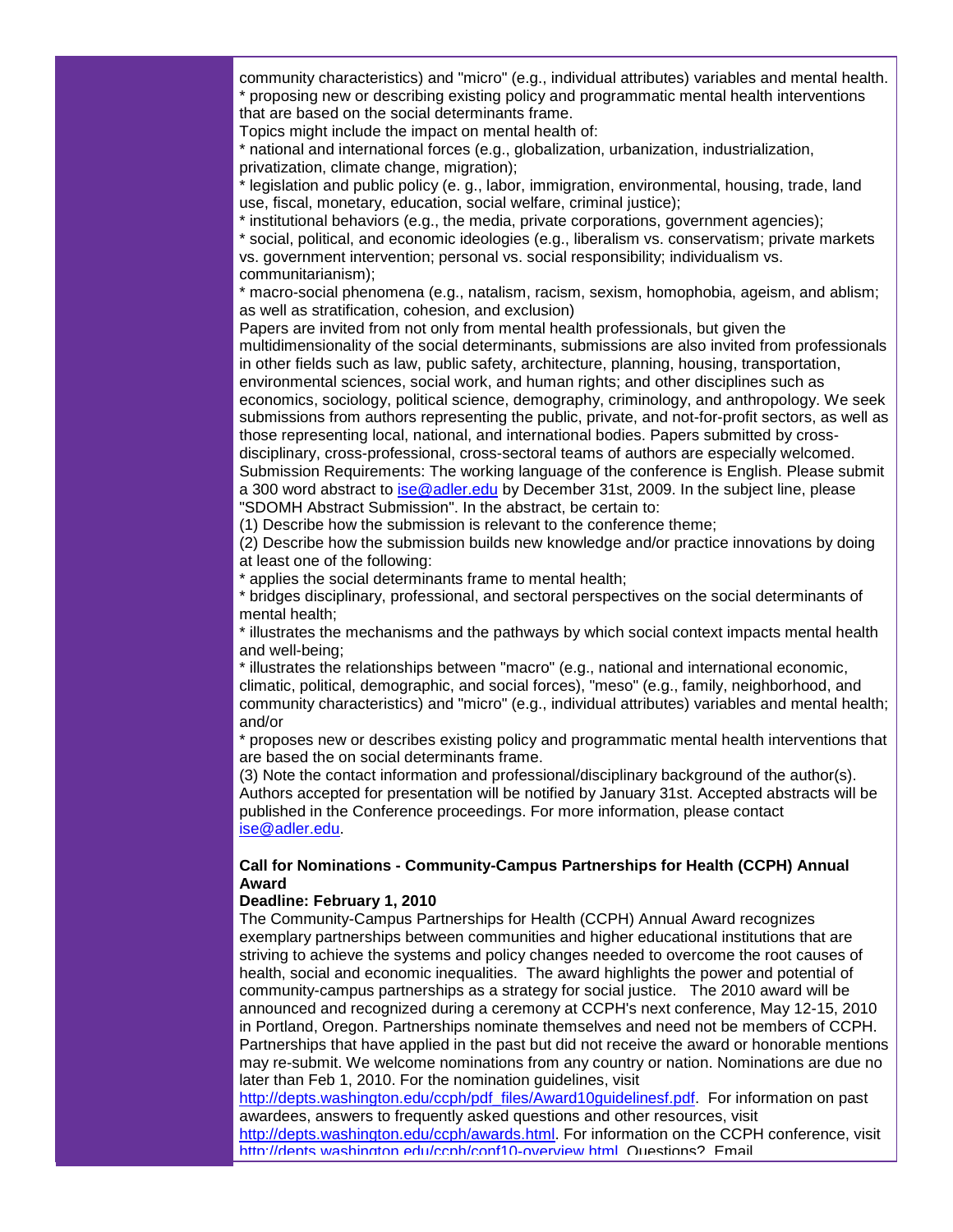#### **[back to top](#page-0-1)**

# <span id="page-9-0"></span>**CAREER DEVELOPMENT**

# **Bowdoin College, The Africana Studies Program Tenure-track position**

#### **Review of applications begins: November 30, 2009**

The Africana Studies Program seeks candidates with research and teaching experience in post-World War II African American urban life for a tenure-track appointment beginning fall 2010. We are interested in candidates at the assistant or associate level with interdisciplinary research interests whose work intersects the themes of race, gender, and class in major American metropolitan areas. Scholars whose work links local transformations with national and global processes, especially in the context of deindustrialization and globalization, are particularly desirable candidates for this position. Candidates with a variety of methodological approaches will be considered. Relevant topics of scholarly works may include spatial and social relations, the new global economy, social welfare policies, and culture and consumption. In the field of Africana Studies, the relevant academic specializations of interest for this position include political sociology, political economy, and urban studies. Bowdoin values a strong commitment to research, a promise of successful scholarly engagement and dedication to teaching excellence in a liberal arts environment. The college provides excellent research support; the regular teaching load is two courses per semester. Ph.D. in hand by date of appointment is preferred; advanced ABDs will be considered. Bowdoin College is now accepting electronic submissions. Please visit

[https://careers.bowdoin.edu](http://rs6.net/tn.jsp?et=1102823849258&s=1103&e=001IepDW2alSJJw9vKaS0xzBW0b28q-z-_7Ghy2ULU70vgvvaHKf_fRsxNdug_mKRZBiAqNpW8nNcnydF_0OIzrCuggvJKv1Nj3UuSEay4_id_4oYByHDlMrQ==) to submit a letter of application, vita, sample of written work, evidence of teaching effectiveness and contact information for 3 references. Review of applications will begin **November 30, 2009** and will continue until the position is filled. A highly selective liberal arts college on the Maine coast with a diverse student body made up of 29% students of color, 3% International students and approximately 15% first generation college students, Bowdoin College is committed to equality and diversity and is an equal opportunity employer. We encourage inquiries from candidates who will enrich and contribute to the cultural, socio-economic, and ethnic diversity of our college. Bowdoin College does not discriminate on the basis of age, race, creed, color, religion, marital status, gender, sexual orientation, veteran status, national origin, or disability status in employment, or in our education programs.

Bowdoin College offers strong support for faculty research and teaching. We recognize that recruiting and retaining faculty may involve considerations of spouses and domestic partners. To that end, where possible, the College will attempt to accommodate and respond creatively to the needs of spouses and partners of members of the faculty. For further information about the college and the department, see our website at [www.bowdoin.edu.](http://rs6.net/tn.jsp?et=1102823849258&s=1103&e=001IepDW2alSJLlpJsyP2sCkuP9YEfT1TNBpQIWkBrkL8mAA9rugLAMQKQn7Z0No8IHFHrvqXS8yElBmj5QDs-OTY6E4lXDUdrBWT_GNwJqIp8ps2vgqT_bnA==) 

# **Clark University, Department of International Development, Community & Environment, Worchester, MA**

### **Assistant Professor -- Community Development & Planning Review of applications begins: December 1, 2009**

Clark University's Department of International Development, Community, and Environment (see [www.clarku.edu/idce\)](http://rs6.net/tn.jsp?et=1102823849258&s=1103&e=001IepDW2alSJJGfkpRFCP7-IQ-TSTz-9pXqJwmgoDLGWq-XJBqp5D49dyg1aN-AXrEMkz6uyFjJfwC7VHBN81oxBO4YBOKRdCy_rsBcttdg5nZ2SCakkhDNg==) seeks to fill a tenure-track position in Community Development and Planning at the assistant professor level to begin Fall 2010. Ph.D. or equivalent in any relevant discipline is required. Significant scholarly research on and/or applied experience in community development, organizing or planning in the urban context is required. Candidates should have a strong commitment to interdisciplinary work that supports a social justice agenda at the local, national and/or international level. Candidates should be able to teach graduate level studios, seminars, and lectures, as well as upper level undergraduate courses. Primary areas of expertise should include two or more of the following areas: city/regional planning, race and community development, community organizing, or conflict mediation. Desired course offerings include: international comparative development, community development related research methods course, and an advanced course related to social change, spatial justice, race and ethnicity, or land use. Experience with GIS desired. Clark's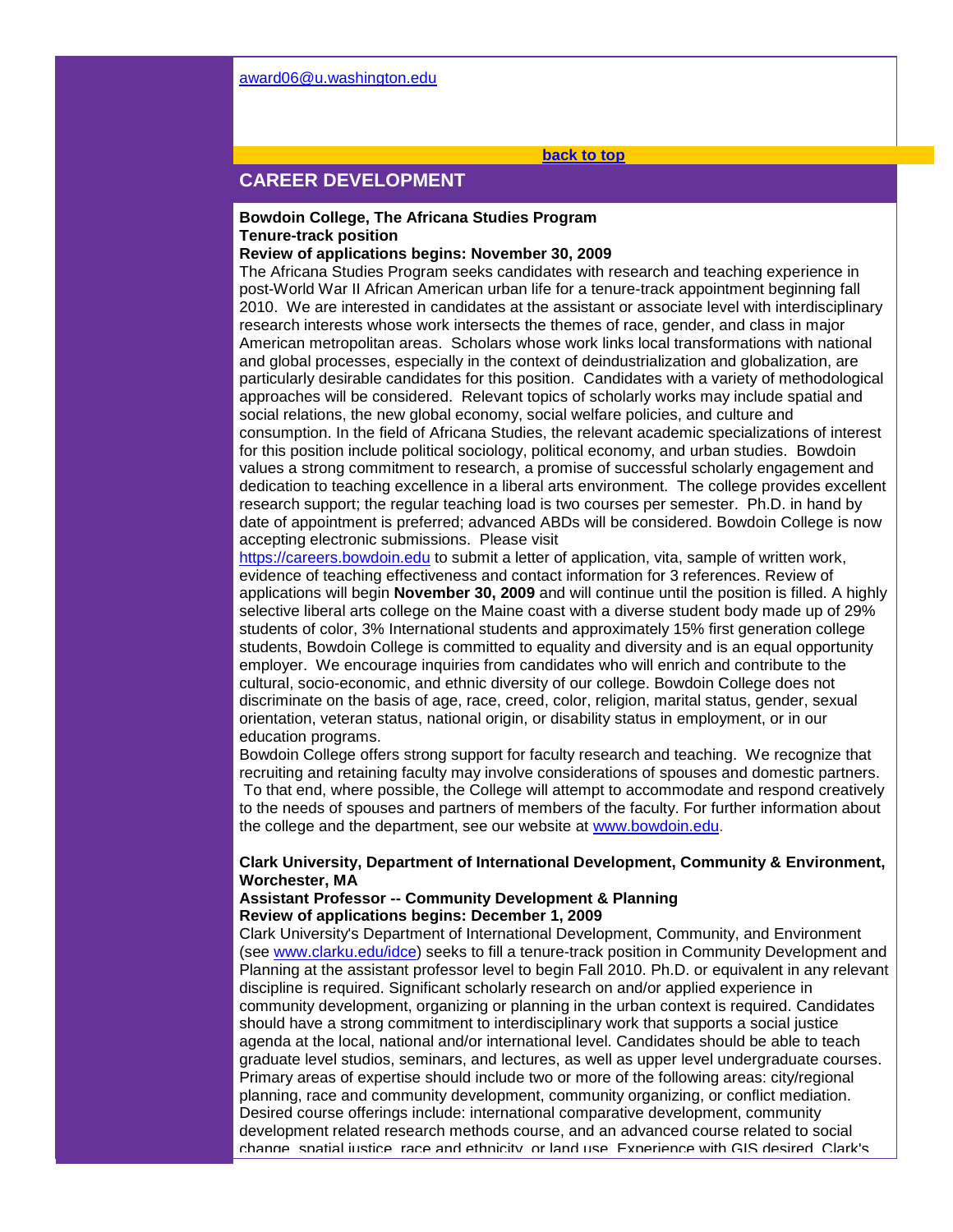interdisciplinary programs in International Development, Community, and Environment include a core faculty and a larger group of affiliate faculty engaged in interdisciplinary teaching, research, and program activities. Applicants should show a strong commitment to working collaboratively within a cross-disciplinary program and be able to link his/her research agenda in Community Development and Planning to one of the department's other programs: International Development and Social Change, Environmental Science and Policy, and/or Geographic Information Sciences for Development and Environment. Applications should include curriculum vitae, statement of teaching and research interests, and names and contact information of three references. Send these electronically to

[<CDPAssistantSearch@clarku.edu>](mailto:CDPAssistantSearch@clarku.edu) or mailed to Chair, CDP Search Committee, IDCE, Clark University, 950 Main Street, Worcester, MA 01610. Review of applications will begin December 1st 2009 and continue until the position is filled. AA/EOE Minorities and women are strongly encouraged to apply.

## **Columbia University, New York Postdoc Opportunity: Behavioral Sciences HIV Research Deadline: January 2, 2010**

Do you think that research is an important part of the solution to the HIV/AIDS epidemic? Do you have a doctoral degree (Ph.D., M.D., etc.), or are you about to complete one? Do you want to receive further training to become an independent researcher? If so (or if you know anyone to whom this might apply),you can learn more about the NIMHfunded program focused on HIV, gender, and human sexuality at the HIV Center for Clinical and Behavioral Studies (Columbia University, New York) by visiting [http://www.hivcenternyc.org/training/nrsa.html.](http://rs6.net/tn.jsp?et=1102823849258&s=1103&e=001IepDW2alSJLDF5pwg9Lie0dHeP6exXxtuYmiwEsDze4WxugkXDwzjjc62E_vb2CMLce7dUi34W4Z5echKc2muA0y6fixdjkYzPBlnWWRi1iK5o8nqAa8GM4FxO1I28QHmKb2micQq5PaL5Z_h0LJkg==)

Positions for our three-year training program will be available as of July 2010. Trainees receive up to three years of support for stipends, health insurance, travel for conferences, and research. Applicants must be U.S. citizens or permanent residents. Persons from underrepresented groups (including those with disabilities and disadvantaged background) are strongly encouraged to apply. The deadline for applications is January 2, 2010.

# **CommonHealth ACTION, Washington, DC Research Associate**

CommonHealth ACTION is a non-profit that works with communities and organizations most impacted by poor health to develop community-generated solutions resulting in improved health, health equity, and quality of life. CommonHealth ACTION (CHA) seeks a Research Associate (RA) contractor to contribute to the implementation of its contracts and grants. The RA contractor will work independently, with guidance, and collaboratively to develop and implement activities in the following areas: public health programming; research; evaluation (emphasis on quantitative data collection and analysis); proposal development and writing; report writing; meeting development and implementation; and technical

assistance. Other responsibilities include supporting local program implementation, serving as a liaison and CHA representative at meetings, and facilitation. The RA contractor position requires a strong

understanding of the public health field, social determinants of health, health equity, and community capacity challenges. It also requires excellent research, analytical, interpersonal, organizational, and

writing skills, as well as the exercise of discretion, independent judgment, and diplomacy. If you are interested in this position, please visit the following link or cut and paste it into your Internet browser:

[http://www.commonhealthaction.org/cha-ra-final.pdf.](http://rs6.net/tn.jsp?et=1102823849258&s=1103&e=001IepDW2alSJIN38WgtQlGUdY5SsR6FOba6kedEIpPvFMh7c7zyJE8lh1UqO2dXgPK5pEVkvHSLJ8dDB8yti72R0zjaV9h8QCq2aBhaL1anBYIQqlA0qdjmrS5M69iQ3vWYYxSgJYQwoPpWdVjSDAvhA==)

# **New York University Center for the Study of Asian American Health (NYU CSAAH)) Post-Doctoral Association**

The NYU Center for the Study of Asian American Health (NYU CSAAH) is a National Institute of Health-funded National Research Center of Excellence. The mission of NYU CSAAH is to engage in partnership development, training, and research initiatives to eliminate health disparities in the Asian American population. The post-doctoral associate will be required to conduct the following

activities:

 $^{\ast}$  Assist the Director in the planning, development, and implementation of the project's goals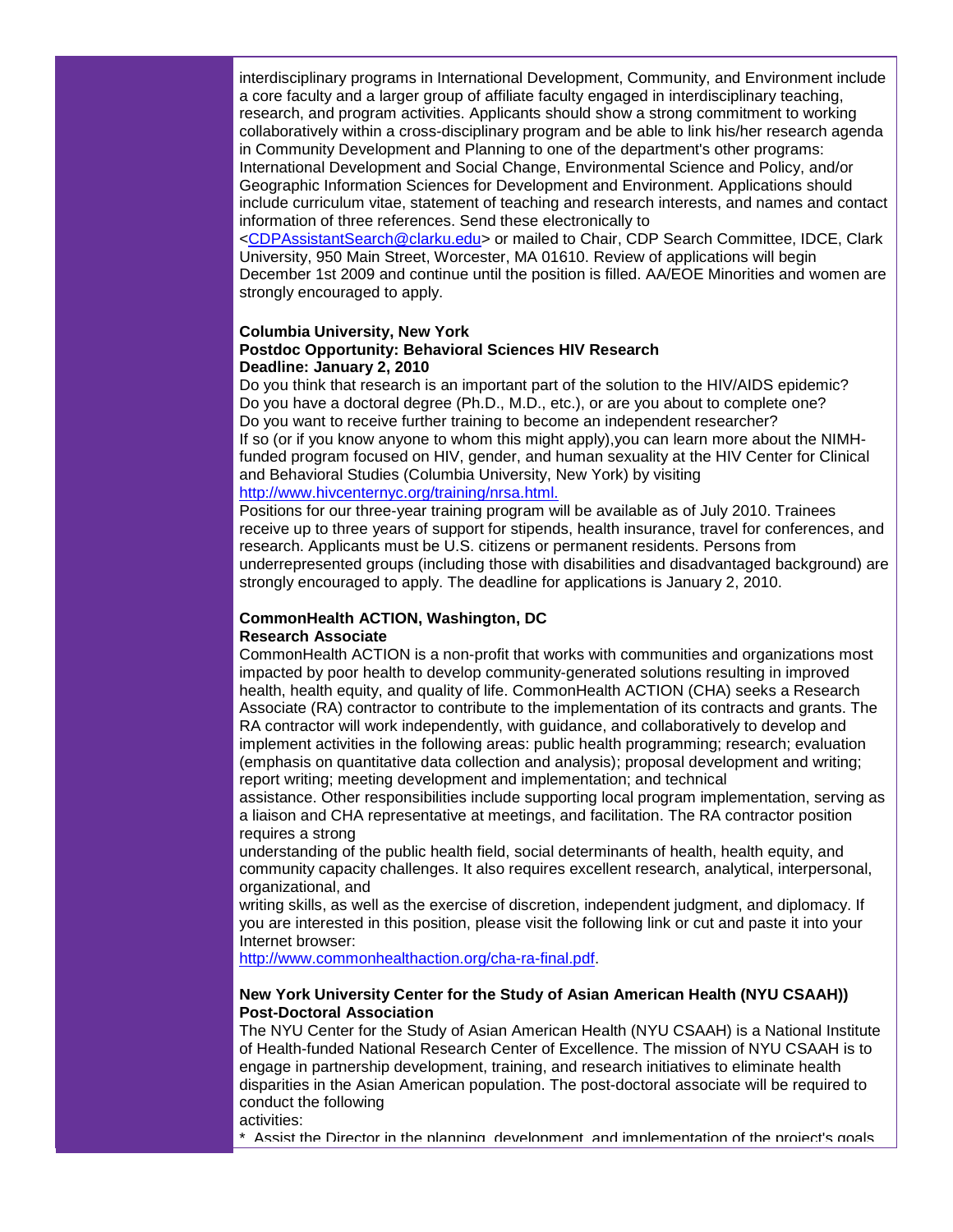and objective related to evaluation.

- + Coordinate and carry out the development of evaluation tools and activities.
- + Coordinate, implement and analyze evaluation outcomes and activities.
- + Serve as liaison and evaluator for pilot project grantees to ensure project goals and objectives are met and the appropriate process and impact evaluation measures are developed and implemented.
- + Work with project coordinators to ensure coordination of multiple project activities including research, training, outreach, and dissemination with the evaluation-related activities.
- Report directly to the Director on the progress and accomplishments of evaluation goals and objectives.
- Assure compliance with all evaluation requirements related to grant funds, including preparation and timely submission of reports for funding agencies

Candidates for the position should have the following qualifications:

\* PhD or equivalent degree or current enrollment in a Doctoral program. Masters in Public Health with more than 5 years of professional experience in community-based clinical or social research or service

delivery will be considered.

- Experience in evaluation research methodology and analysis;
- Ability to work well with community-based academic and medical partners and communitybased organizations;
- \* Experience supervising staff members and working in collaborative environments;
- \* Strong desire and commitment to work on Asian American health disparities research;
- \* Knowledge of Asian and Pacific Islander communities in New York City and the U.S.;
- \* Familiarity with research methodology and analysis;
- \* Familiarity with health policy methodology;
- \* Familiarity with data analysis software (e.g. SPSS, Atlas.Ti) and data management software (e.g. Access, Excel);

Please send resume with a cover letter describing your interest in the project by email to: Simona C. Kwon, DrPH, MPH

Institute of Community Health and Research Center for the Study of Asian American Health New York University School of Medicine

Email: [simona.kwon@nyumc.org](mailto:simona.kwon@nyumc.org)

# **Oklahoma State University, College of Human Environmental Sciences/Oklahoma Cooperative Extension Service**

#### **Associate Dean for Extension and Engagement**

This is a full time administrative position jointly funded by the Oklahoma Cooperative Extension Service (OCES) and the College of Human Environmental Sciences (CHES). The Associate Dean for Extension and Engagement is administratively responsible to the Associate Director of OCES and the Dean of CHES. RESPONSIBILITIES:

∗ Direct FCS Extension and CHES Engagement programs.

∗ Provide vision and state-wide leadership for Family and Consumer Sciences Extension programs that fosters the tri-part mission of a land-grant institution.

∗ Provide new vision and leadership in coordinating and integrating the Engagement activities of all faculty (teaching, research and extension faculty) in CHES.

∗ Serve as a member of the CHES Executive Council and OCES Administrative Group.

∗ Ensure collaboration and coordination of FCS programs and plans with departmental, CHES and OCES/ DASNR work plans.

∗ Guide and coordinate the interfacing of FCS programs with district and county level programming.

∗ Coordinate FCS efforts with OCES functions involving 4-H, Agriculture/Natural Resources, and Rural Development.

∗ Compile assessments of critical Oklahoma societal needs for FCS and HES and share them with departments, CHES and OCES during program development.

∗ Support and administer the development of programming for the state's minorities and nontraditional clientele.

∗ Support CHES and DASNR international and intercultural opportunities, activities, and programs.

∗ Direct impact evaluation and assessment of FCS programs and assist with impact evaluation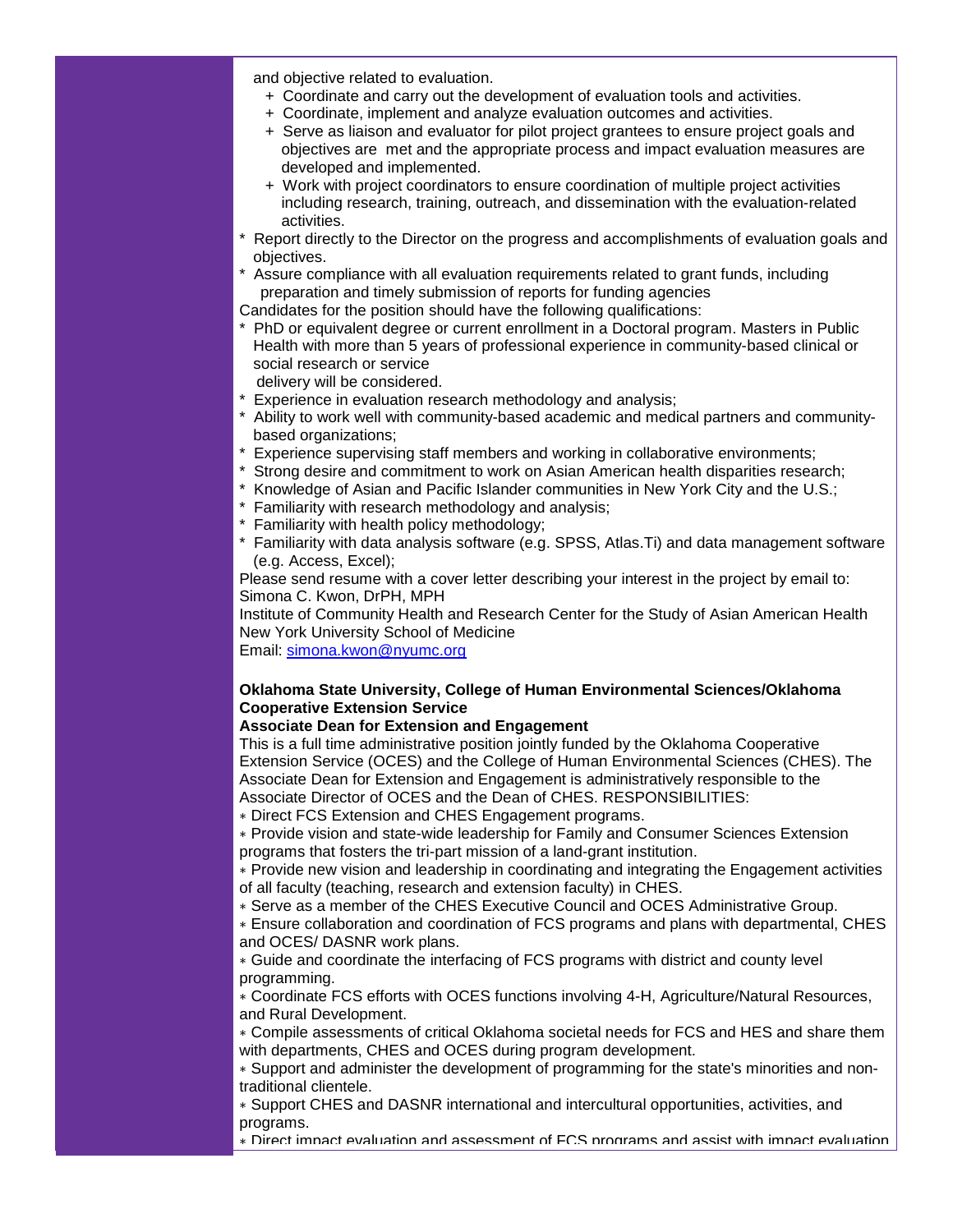of OCES and CHES programs in general.

∗ Provide recommendations in the budgeting process and administer the FCS budget.

∗ For CHES faculty with OCES appointments, provide input for appraisal and reappointment, promotion and tenure materials and provide an assessment to the appropriate Department Head of each faculty member's Outreach performance.

∗ Provide input for faculty salary recommendations to Department Heads and make recommendations to the CHES Dean and OCES Associate Director to assure consistency of salary recommendations across departments and the goals of OCES and CHES programming.

∗ Provide budget and programmatic reports as requested by OCES/ DASNR and CHES.

∗ Represent FCS programs at the college level, and with external agencies in order to build and maintain partner relationships.

∗ Coordinate input from field staff and advisory groups as related to FCS extension programming.

∗ Function as a team member in development activities.

∗ Facilitate College efforts to achieve excellence and to increase national prominence. QUALIFICATIONS:

∗ Earned doctorate required in an appropriate area of specialization (human sciences or a related discipline) from an accredited university.

∗ Academic credentials and previous faculty experience that merit a faculty appointment in a department within the College.

∗ Experience in, and appreciation of, the land grant university mission, its role and expectations.

∗ Leadership of Cooperative Extension programs and/or other forms of Outreach programming.

∗ Excellence in program delivery to external constituencies and knowledge of the technologies and available alternative formats/media/methods of program delivery.

∗ Successful administrative experiences.

∗ Leadership abilities in relating to people, generating resources, facilitating teamwork, and cooperatively setting goals.

∗ Fiscal management competence.

∗ Willingness and demonstrated ability to take responsible risks and make decisions.

∗ National visibility through leadership and participation in academic and professional organizations.

# **PolicyLink**

#### **Senior Associate - Federal Policy (position located in Washington, DC) 100% FTE**

## **Salary commensurate with experience**

This professional level position-available immediately-is an exciting opportunity to join the staff at PolicyLink. PolicyLink is a national research and action institute advancing economic and social equity by Lifting Up What Works. Please visit our website at: [www.policylink.org.](http://rs6.net/tn.jsp?et=1102823849258&s=1103&e=001IepDW2alSJLFuZu6zL3m6pC2UzxC0NDiDUfYvR6_rX_vene2FYPT6VVdGKKMCSH5oyHbLlP6xQWT-6NQWAMOxdZPtO-99mdw45ZmzKok6_4orhL4q2gMPA==) **Program Description:** Over the past 10 years, PolicyLink has worked to support local and state leaders in the creation of sustainable communities of opportunity that allow everyone to participate and prosper. Such communities offer access to quality jobs, good schools, viable transportation options, affordable housing, and the benefits of healthy food and physical activity. Through our federal policy work, PolicyLink aims to bring to national scale the programs and policies that are succeeding at the community level. By bringing the voices and concerns of local communities to policy debates inside the Beltway, we work with our partners to create smarter, more just, more equitable federal policy. A major component of our federal policy agenda is to advance transportation policies that promote access, mobility, and opportunity for lower-income people and communities of color. In 2009 we are focused on shaping the upcoming six-year federal transportation authorization bill, as well as advancing the goal of transportation equity through other legislation and through administrative policies and practices.

**Position Responsibilities:** The Senior Associate for Federal Policy will serve as the DCbased staff person advancing PolicyLink priorities focused on promoting equitable and fair infrastructure investments. The Senior Associate is responsible for implementing the organization's political and legislative strategy on the upcoming surface transportation authorization and related legislative issues; staffing key coalition efforts that we are engaged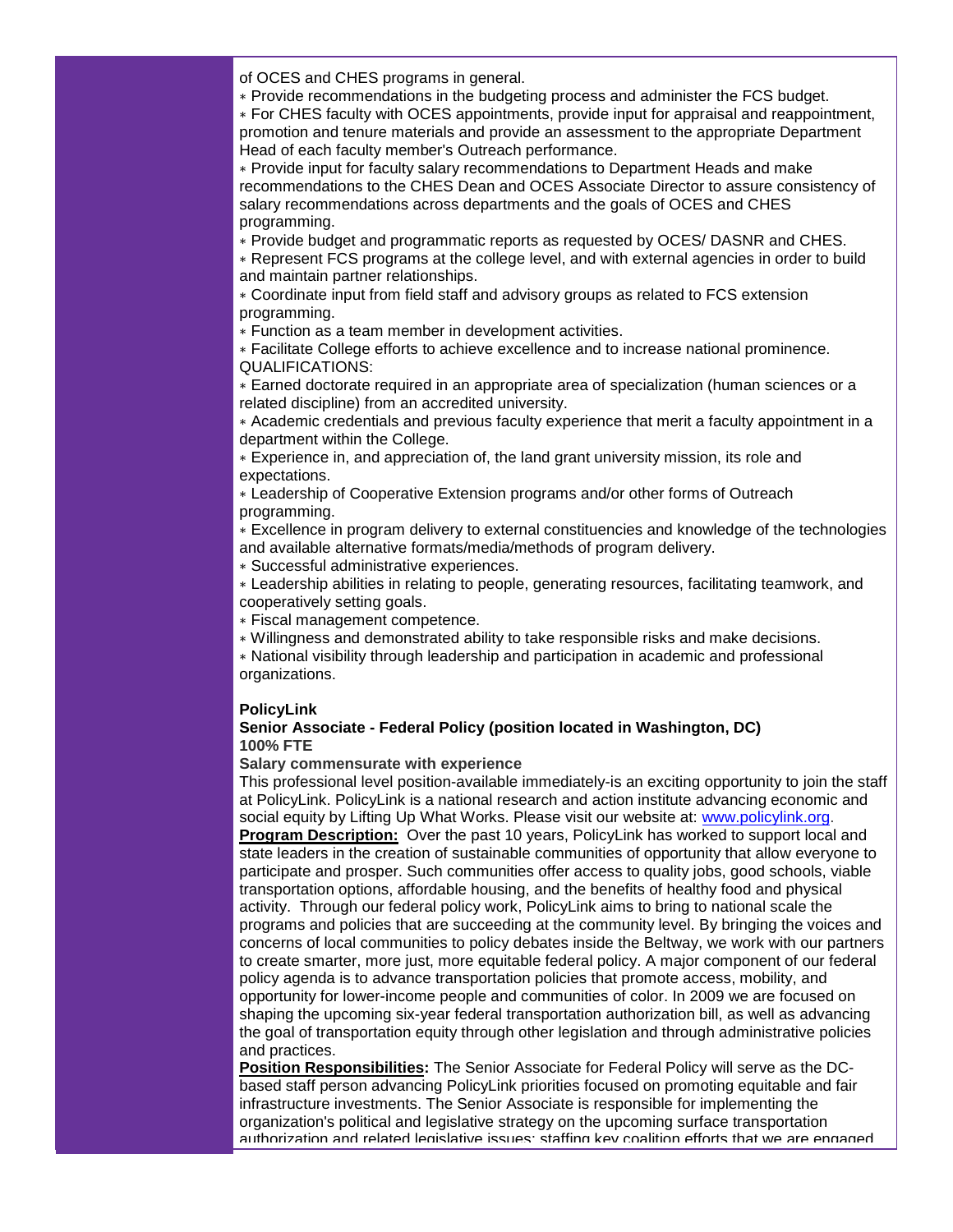in; building new partnerships and political relationships, and cultivating champions for equitybased infrastructure policy in Congress and with federal agencies.

Successful candidates will be values driven, self-motivated, detail oriented, resourceful, and have experience in politics, advocacy, and legislative analysis. They will be able to work efficiently in a fast-paced environment that requires adaptability to shifting priorities, a keen sense of urgency, and a commitment to excellence.

**Specific Responsibilities Include:** Growing and leveraging political relationships to advance PolicyLink transportation and infrastructure legislative priorities.

- Initiating and maintaining alliances, partnerships, and other organizational relationships that builds PolicyLink political power in DC.
- Developing legislative analyses and alerts, policy briefs, and other written documents.
- Work to identify and establish linkages between PolicyLink local and state work and the advancement of our federal agenda.
- Travel approximately once or twice a month to PolicyLink headquarters in Oakland, CA and/or to work with local and state partners in other parts of the country.
- Other duties as needed and assigned.

# **Experience & Qualifications:**

- 5-7 years of professional experience in politics/advocacy. Preferable in one of the following areas (though not required)-transportation, infrastructure, economic development, workforce development, labor, anti-poverty.
- A history of developing and implementing successful policy and advocacy campaigns.
- In-depth knowledge of the federal policy process and advocacy tactics.
- Strong written and verbal communication skills and analytical skills.
- Demonstrated leadership skills and ability to work as a self-starting member of a team.
- Success in working with different constituencies.
- Organized and flexible.
- Proven capacity to work independently and also to build consensus and work effectively within a cross-departmental team.
- Commitment to the goal of advancing equity and inclusion in America.
- Graduate degree strongly preferred.

**To Apply:** Send cover letter and resume to:

#### PolicyLink

Senior Associate-Federal Policy 1438 Webster Street, Suite 303

Oakland, CA 94612

or fax to (510) 587-1113 or email to [jobs@policylink.org](mailto:jobs@policylink.org) (include subject line: "[Your name] (Senior Associate-Federal Policy)." Position open until filled. Position open until filled. \*\*Excellent benefits including paid vacation, health, vision and dental insurance and 401(k) retirement plan. *\*\* Please note: No phone calls please. Only those selected for an interview* 

# **PolicyLink**

*will be contacted.*

# **Senior Associate - Health Team (position located in New York, NY) 100% FTE**

# **Salary commensurate with experience**

This professional level position, available immediately, is an exciting opportunity to join the staff at PolicyLink. PolicyLink is a national research and action institute that works to advance policies at the federal, state and local level to achieve economic and social equity. Please visit our website at: [www.policylink.org.](http://rs6.net/tn.jsp?et=1102823849258&s=1103&e=001IepDW2alSJLFuZu6zL3m6pC2UzxC0NDiDUfYvR6_rX_vene2FYPT6VVdGKKMCSH5oyHbLlP6xQWT-6NQWAMOxdZPtO-99mdw45ZmzKok6_4orhL4q2gMPA==) Program Description:The PolicyLink Center for Health and Place weaves research and action into policy initiatives to ensure that everyone-especially those in low-income and communities of color-can live, work, and play in healthy environments. The Center works with a host of partners on efforts to push for policies that allow people to live in communities of opportunity. One such initiative-the national Healthy Eating, Active Living Convergence Partnership-is a collaborative of national funders seeking to create Healthy People in Healthy Places (HPHP) through multi-field, equity-focused efforts focused on policy and environmental change. One of the Convergence Partnership's core strategies is to promote and support such efforts in the field, recognizing that regional convergence initiatives is an essential step in advancing a national movement towards HPHP. The steering committee includes representatives from the W.K. Kellogg Foundation, the Robert Wood Johnson Foundation, Kaiser Permanente, The California Endowment, the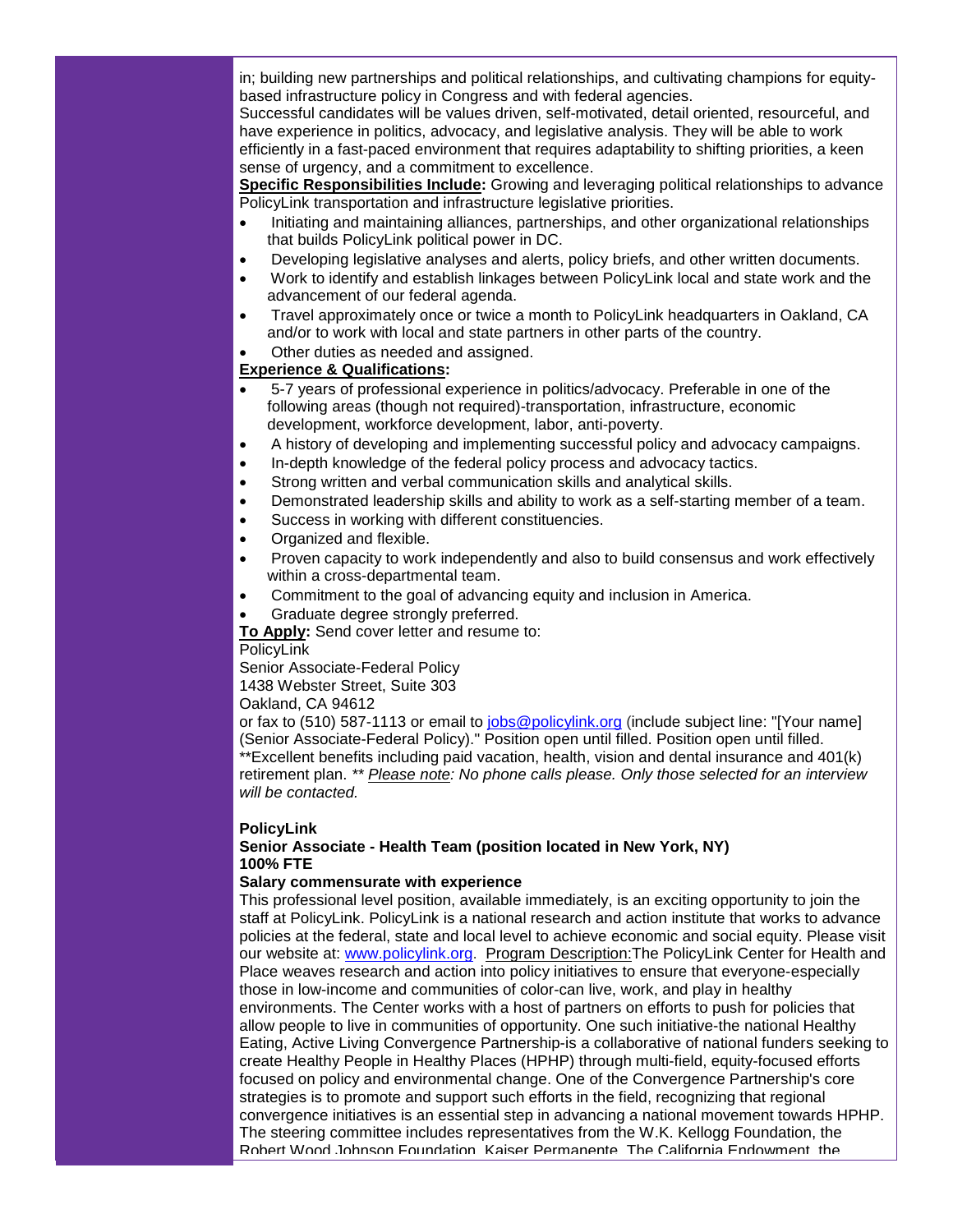Kresge Foundation, and Nemours. The Centers for Disease Control and Prevention (CDC) serve as a technical advisor to the Partnership. PolicyLink serves as Project Director working to coordinate the various efforts underway and assist in strategic thinking about future goals and strategies**.** 

# **Position Responsibilities:**

- Serve as a resource and support for national convergence activities
- Provide technical assistance and support to regional convergence initiatives
- Track and assess national and regional trends and model policy and environmental change strategies that improve food and physical activity environments
- Supervise staff as appropriate and work with partner organizations to coordinate activities and events
- Build relationships with staff at foundations and other relevant groups to foster connections and communications between national partnership and regional convergence sites
- Conduct interviews to identify policy opportunities and assess strategic directions
- Create and oversee tracking and monitoring systems to manage TA requests, inquiries and outreach efforts
- Develop policy briefs and other written documents; conduct trainings as needed
- Travel approximately twice a month

## **Qualifications/Skills:**

- Experience in public health and/or public policy, particularly in the areas of social determinants of health, health disparities and inequities, food and physical activity environments, and other related fields. Minimum of 7 years of professional experience.
- Masters degree in public health, planning, or policy (e.g., MPH, MPP, MPA)
- Strong written and verbal communication skills and analytical skills
- Experience in advocacy, technical assistance, writing reports and articles, and conducting trainings and public speaking
- Demonstrated leadership skills and ability to work as a self-starting member of a team. **To apply:** Send cover letter and resume to:

PolicyLink-Senior Associate-Convergence Partnership Search Committee 55 West 39<sup>th</sup> Street, 11<sup>th</sup> Floor

New York, NY 10018

or fax to (510) 587-1113 or email to [jobs@policylink.org](mailto:jobs@policylink.org)

(Include subject line: "[Your name] (Senior Associate-Convergence Partnership)." Position open until filled. Excellent benefits including paid vacation, health, vision and dental insurance and 401(k) retirement plan. *Please note: No phone calls please. Only those selected for an interview will be contacted.*

#### **Saint Louis University School of Public Health, Department of Community Health Faculty Position in Behavioral Science and Health Education Review of applications begins: December 15, 2009**

Saint Louis University, a Catholic, Jesuit institution dedicated to education, research, service, and healthcare, invites applications for a tenure-track Assistant or Associate Professor position in the School of Public Health. The successful candidate will be appointed in the Department of Community Health on a 9-month contract. Applicants must have a doctoral degree with advanced training in social and/or behavioral sciences. She/he should have a productive record of research publication, demonstrated ability to secure external research funding, and teaching experience. Primary responsibilities for the position include conducting independent research, teaching graduate and undergraduate courses, and providing professional and community service. The successful candidate will find opportunities for collaboration in a productive school portfolio including community-based research in the areas of health disparities, health communication, maternal and child health, chronic disease prevention, and injury control. Review of applications will begin on December 15, and continue until the position is filled.

Interested candidates must submit a cover letter, application, curriculum vitae, and three letters of recommendation to [http://jobs.slu.edu](http://rs6.net/tn.jsp?et=1102823849258&s=1103&e=001IepDW2alSJIEepxo4yKKHCiq4p3duH3C5hKp7bq2VvpavDa9mlAj_NTTkuHOcWwdqO29hpp1JKj9ssC_9_05VTxEPQz1L3VOKuVA8y1hgx0=) [<http://jobs.slu.edu>](http://rs6.net/tn.jsp?et=1102823849258&s=1103&e=001IepDW2alSJIEepxo4yKKHCiq4p3duH3C5hKp7bq2VvpavDa9mlAj_NTTkuHOcWwdqO29hpp1JKj9ssC_9_05VTxEPQz1L3VOKuVA8y1hgx0=) . Inquires may be sent to: Elizabeth Baker, PhD, MPH

Director, Division of Behavioral Science and Health Education Saint Louis University School of Public Health 3545 Lafayette Avenue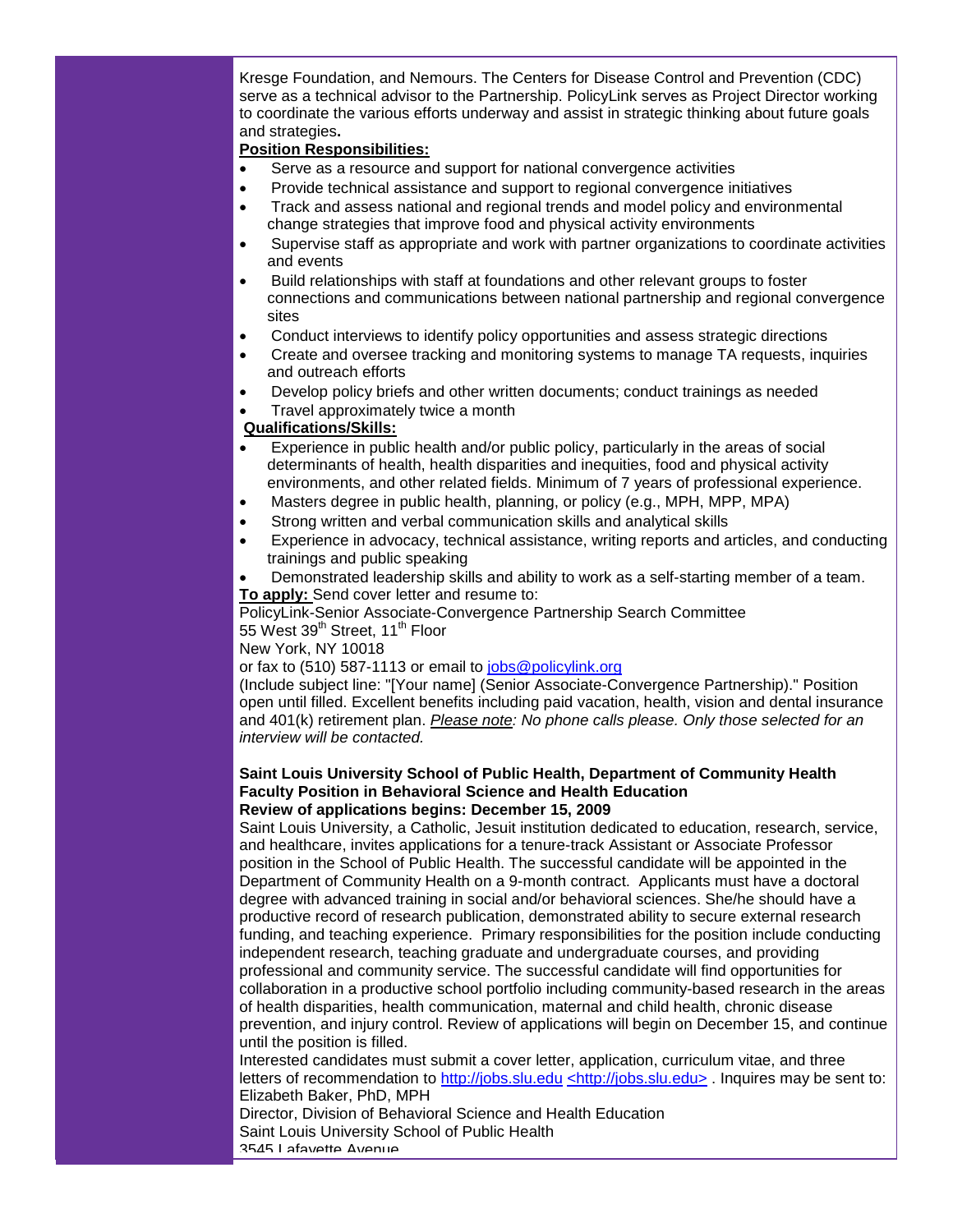# Saint Louis, MO 63104 [BAKERPA@SLU.EDU](mailto:BAKERPA@SLU.EDU)

#### **Stony Brook University, Stony Brook, NY Assistant Professor, Women's and Gender Studies Deadline: December 18, 2009**

The Women's and Gender Studies at Stony Brook University invites applications for a tenuretrack faculty position at the assistant professor level in Women's and Gender Studies. The appointment will begin in August 2010, contingent upon funding. Candidates will have completed a PhD, preferably in Women's and Gender Studies, and demonstrate a strong record of interdisciplinary research and teaching. Candidates with graduate certification in Women's and Gender Studies or training in a related interdisciplinary field will also be considered. The successful candidate will enhance one or both of our program's two key, and interrelated, areas of focus: 1. gender, sexuality, and public health and 2. transnational feminist social movements and activism. We are especially interested in candidates with a strong background in qualitative social science methods, in particular, ethnography. The Women's and Gender Studies Program at Stony Brook currently has over 80 majors, 100 minors, and 45 graduate certificate students. Majors may also complete one of two specialization tracks, in Gender, Sexuality, and Public Health or Social Movements. In collaboration with the graduate program in Public Health, we have also recently developed a 5-year BA in Women's and Gender Studies/MPH. In the near term, we hope to further expand our graduate program by offering an MA in Women's and Gender Studies, and, in the longer term, a PhD. The successful candidate will be expected to play a major role in planning and implementing the expansion of the graduate program. To apply, please send a letter of application, research and teaching statements, writing sample, and three letters of recommendation to Mary Jo Bona, Chair, Search Committee, Women's and Gender Studies Program, Stony Brook University, 105 Old Chemistry Bldg., Stony Brook, NY 11794-3456. Deadline for receipt of all materials is: December 18, 2009.

#### **The City University of New York, Lehman College**

**Assistant Professor Tenure-track position in Environmental Health in MPH Program** The MPH Program, Lehman College, the senior college of The City University of New York in the Bronx, which specializes in community-based public health and health equity, invites applications for a tenure track position at the Assistant Professor rank to begin Fall 2010 to teach graduate and undergraduate courses in environmental health. The MPH Program is situated in the Department of Health Sciences, but the candidate will also be expected to teach courses in Environmental Geography and Geographic Information Science in the Geographic Information Science (GISc) Program in the Department of Environmental, Geographic and Geological Sciences (EGGS) which specializes in health and environmental spatial science with a strong emphasis on quantitative analysis and modeling. In addition to teaching, the candidate is also expected to advise students, engage in scholarly research and publication, seek outside funding, collaborate in developing a research agenda for the Programs and !

actively participate in Departmental and College committees and professional organizations. Candidates must have a doctoral degree in public health, environmental hearth/geography (with a GISc research focus) or a related field by time of appointment and evidence of the potential for active research and publication. We are seeking candidates who desire to contribute to the creation of dynamic, growing public health and GISc programs with a diverse student body and strong commitment to working with communities. Please submit a print and electronic CV,. and a letter identifying relevant teaching and research interests and experience, and the names and contact information for three professional references to: Jane Levitt, Ph. D., Department of Health Sciences, Gillet 431, Lehman College, CUNY, 250 Bedford Park Boulevard West Bronx, NY 10468. E-mail: [jane.levitt@lehman.cuny.edu.](mailto:jane.levitt@lehman.cuny.edu)

#### **The University of Memphis, School of Public Health**

## **Assistant or Associate Level Faculty (Tenure-track, at least 4 nine-month positions) Review of applications begin: December 1, 2009**

The School of Public Health at The University of Memphis invites applications for at least 4 nine-month tenure-track faculty positions at the Assistant or Associate level beginning August, 2010. Founded in 2007, our new School provides a stimulating academic environment in a metropolitan setting that supports excellence and innovation in education, research, and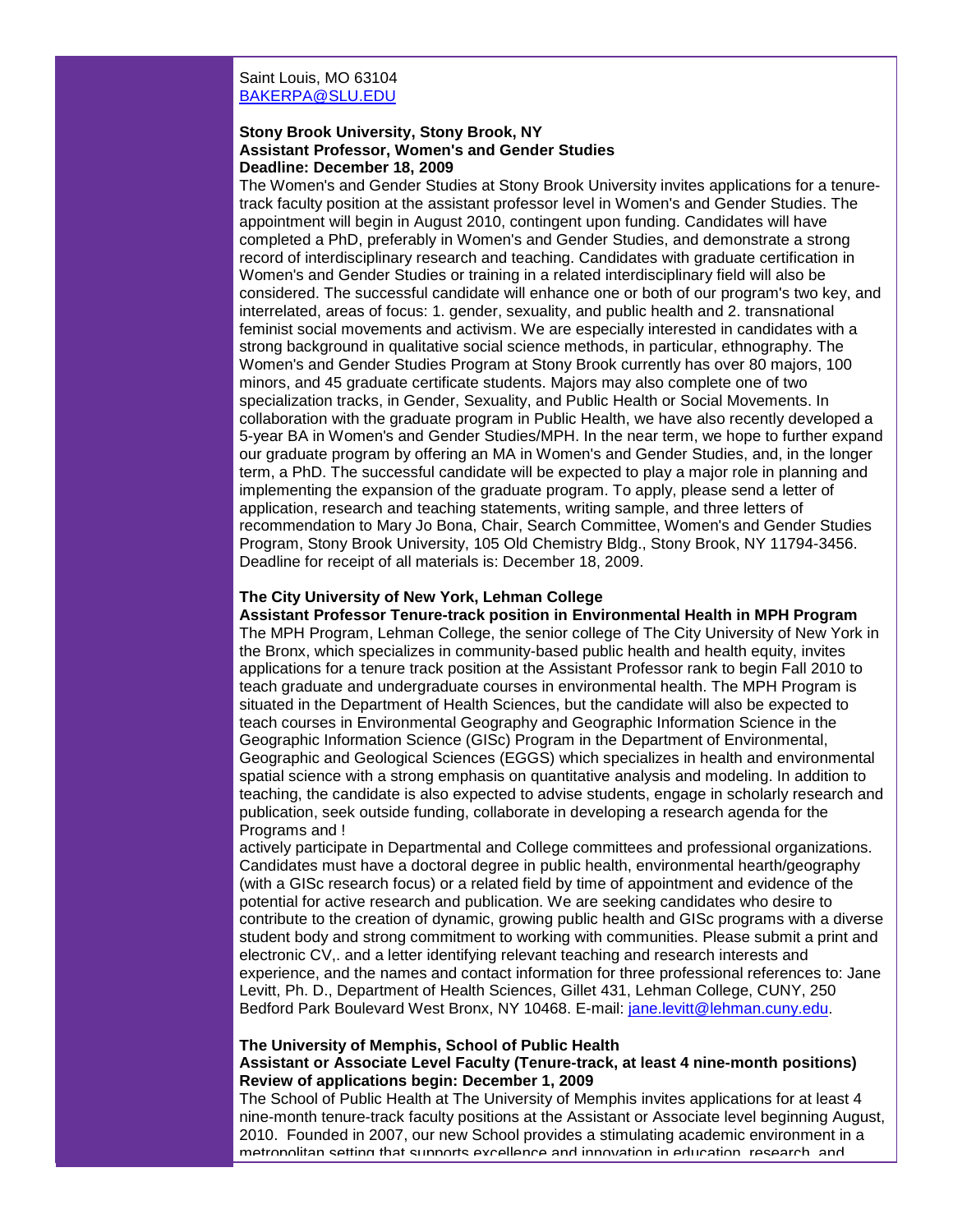service to enhance the public health of local communities and throughout Tennessee. The School presently offers the Master of Public Health and an accredited Master of Health Administration degree, with three PhD programs under development. Successful candidates will conduct research, obtain extramural support, teach and mentor students, and contribute to the further development of the School. Qualified candidates must have received a terminal doctoral degree by May 2010 in one of the core areas of public health, a field related to public health, or a medical degree and have demonstrated teaching and research achievement. Expertise in the following areas is desirable but not required:

Epidemiology: chronic disease risks and determinants, translational methodology, behavioral and environmental risk assessment, geospatial analyses; and social network analysis; Health Services and Systems Research: health informatics, organizational theory and management, health policy, quantitative methods, healthcare finance or health economics; Social and Behavioral Sciences: health equity and social determinants; health communication; social marketing; chronic disease prevention including obesity research; child health improvement.

The University of Memphis is a comprehensive urban university and classified as a Carnegie Doctoral Research Extensive public institution. There are six colleges and three professional schools, enrolling approximately 20,000 students of which 4,300 are in graduate programs. Opportunities exist for collaborative projects with on-campus units such as the Center for Community Health, Methodist LeBonheur Center for Healthcare Economics, Benjamin L. Hooks Institute for Social Change, FedEx Institute of Technology, and the Urban Ecology Initiative, as well as numerous local health organizations such as the University of Tennessee Health Science Center and St. Jude Children's Research Hospital.

Salary is competitive and commensurate with qualifications and an attractive benefits package is offered. The University is an equal opportunity/affirmative action employer committed to recruiting and hiring the best qualified applicants without regard to race, gender, religion, national origin, age, disability or veteran status. Additional information about the School of Public Health is available at [www.memphis.edu/sph.](http://rs6.net/tn.jsp?et=1102823849258&s=1103&e=001IepDW2alSJJ6J3bsHfGWZAc5D3J0fsQewnTshTNn77mij57Uj5zFYHpdWIL1th4bWwJFrJ3ndRZKBkcD145EWRsf4RF3nLv-lmFq01PwnSshcizcjjdYow==) Applicants should submit a letter of application which includes research and teaching interests, curriculum vitae, and a list of three references. Application materials should be submitted to one of the three areas of concentration at [http://workforum.memphis.edu.](http://rs6.net/tn.jsp?et=1102823849258&s=1103&e=001IepDW2alSJJDOiRiOkR7oW50D_EaFm51DXcUx2lHDqH2O7gRjPc8P4n0WjnJh7pfLtowJkMXpGc1Qvir7v5hmfDXXL7wPISHrY2q1nwF9VAiY_W-QYqvzA==) Review of applications will begin December 1, 2009 and will continue until all positions are filled.

## **University of Albany, NY, School of Public Health Interdisciplinary Post-Doctoral Position in Family-Centered Obesity Prevention and Community-Based Participatory Research Salary Range: \$40,000-\$45,000**

The School of Public Health at the University at Albany, NY seeks qualified applicants for a two-year full-time postdoctoral position to work on an NIH-funded project to develop, implement and evaluate a family-centered obesity prevention program using Community-Based Participatory Research (CBPR). The successful candidate will be jointly mentored by Dr. Kirsten Davison (family health, childhood obesity) and Dr. Janine Jurkowski (CBPR, health disparities). Key responsibilities will include working with the research team to design and implement the intervention, coordinating evaluation activities (including process and impact evaluations), supervising and mentoring undergraduate and graduate research assistants, and coordinating technical data collection activities (e.g., accelerometer-assessed physical activity). The candidate will also be responsible for data management and participate in data analysis.

Opportunities for mentored manuscript preparation are available. Additional opportunities for teaching and graduate training in public health (e.g., a certificate in public health or health disparities) are also available for interested candidates. Candidates must have received a doctoral degree in the last three years in public health, child and family development, psychology, exercise science or a related field and have strong written and data analytic skills. Previous research experience and/or training in obesity, child and family health, or CBPR are preferred but not required. This position is available immediately. Please send CV, statement of research experience and interests (1-2 pages), and names and contact information for 3 work-related references to Kirsten Davison [\(kdavison@albany.edu\)](mailto:kdavison@albany.edu). On the statement of research, applicants are encouraged to outline their experience in the following areas: (a) working with diverse populations (or their interest in this area), (b) analyzing data, and (c) working as a member of a research

team. Inquiries can be forwarded to Dr. Davison [\(kdavison@albany.edu\)](mailto:kdavison@albany.edu) or Dr. Jurkowski (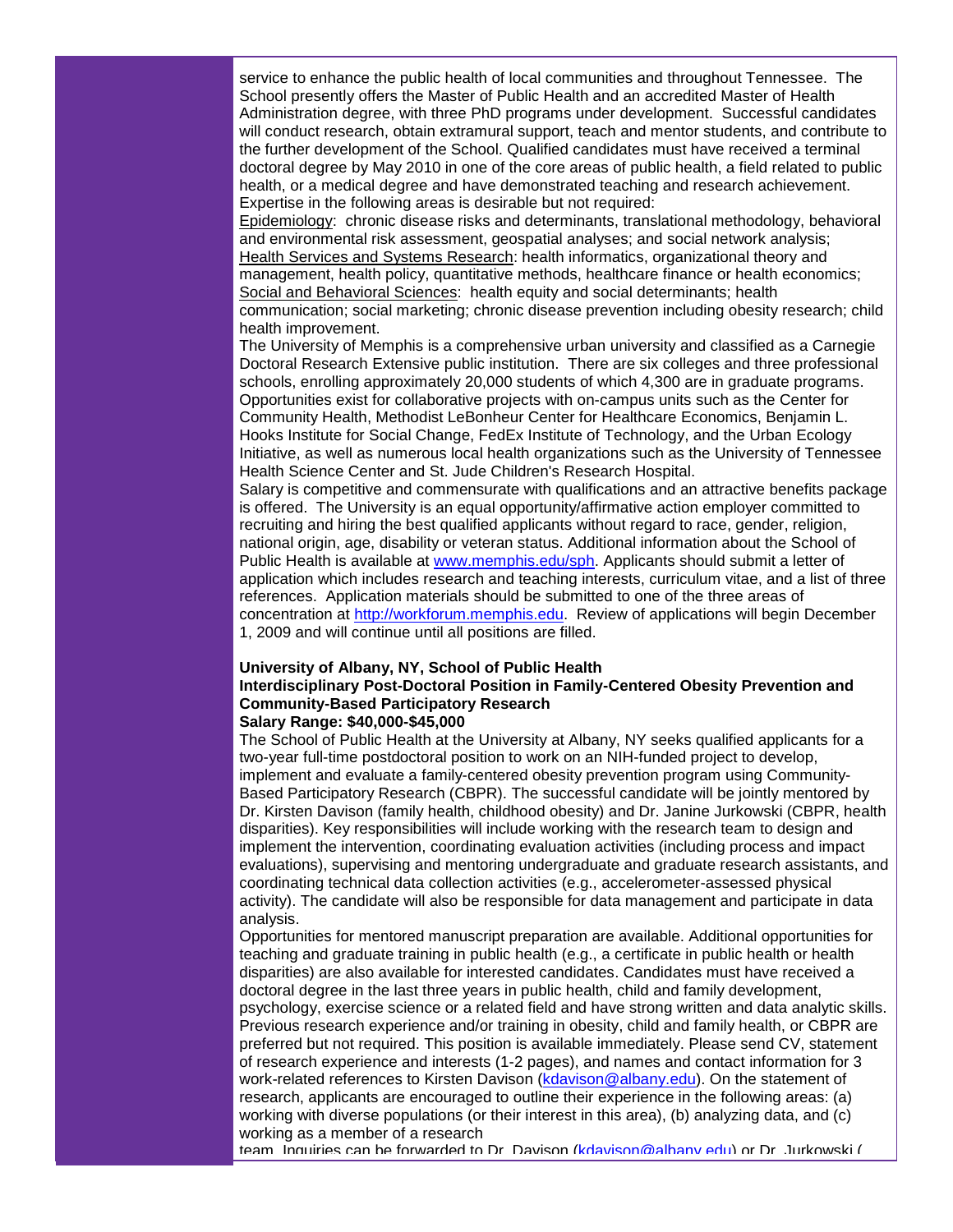[jjurkowski@albany.edu\)](mailto:jjurkowski@albany.edu). Kirsten Davison, Ph.D. Janine Jurkowski, PhD. School of Public Health University at Albany One University Place Rensselaer, NY 12144

# **University of Minnesota, Division of Health Policy and Management, School of Public Health and Minnesota Population Center**

**Assistant/Associate Professor** (Requisition 163856 / 163857)

# **Review of applications begins: December 1, 2009**

The Division of Health Policy and Management (HPM), School of Public Health and the Minnesota Population Center (MPC) at the University of Minnesota invite applications for a tenure-track Assistant or tenured Associate Professor with interests in interdisciplinary population and health research. We seek a **health demographer** who can actively contribute to the research and training missions of both HPM and MPC. The tenure home for this position is in the Division of Health Policy and Management in the School of Public Health. A doctoral degree in health services research, demography or a related discipline such as economics or sociology is required. Suitable candidates will have background and experience in both population studies and health services research, and will engage in scholarship that bridges these areas of inquiry. We are especially interested in candidates who use secondary data to understand issues related to population health and/or access to care. Special consideration will be given to candidates with (1) research experience and publications using data from the U.S. Census Bureau, the National Center for Health Statistics, the Agency for Healthcare Research and Quality, and related agencies; (2) expertise in survey methodology and/or formal demographic techniques; and (3) substantive interests in issues related to access to health care for vulnerable populations. The successful candidate will play an active role in the training of graduate students with interests in population health who may be pursuing degrees in health services research, sociology, public health, public administration, or other fields. Candidates should also be willing to prepare courses on formal demographic techniques and/or survey research methods. The Division of Health Policy and Management is located in the School of Public Health. Its mission is to improve the public's health by stimulating, coordinating, and conducting high quality research and teaching programs that are focused on improving the organization, financing and delivery of health care services. The Division is home to several vibrant research centers including the State Health Access Data Assistance Center (SHADAC), whose faculty conducts research and technical assistance on the collection and use of data related to health insurance coverage and access to care. The Minnesota Population Center is a University-wide interdisciplinary cooperative for demographic research. With core support from NICHD, the center provides shared infrastructure for demographic research and training and coordinates collaborative research across the University. Although best known for its large-scale demographic data infrastructure projects, MPC houses numerous substantive, interdisciplinary research projects on population, health, the environment, and related issues. Researchers from MPC and HPM successfully led an effort to establish a new Census Bureau Research Data Center which will open in January 2010. The Minnesota Research Data Center (MnRDC) provides access to confidential (non-public) data for research in a highly secure environment. The MnRDC will provide Minnesota researchers access to restricted datasets from the U.S. Census Bureau, the National Center for Health Statistics, the Agency for Healthcare Research and Quality, and other agencies. Minnesota researchers in demography, business, economics, epidemiology, geography, health services, public policy, sociology, and elsewhere will benefit from this important new research infrastructure. We seek someone who will take advantage of the research opportunities afforded by the MnRDC, and who may come to take a leadership role in the new center. Researchers in MPC and HPM have long had collaborative research relationships. For example, the Integrated Health Interview Series (IHIS) provides integrated data and documentation from the U.S. National Health Interview Surveys (NHIS) from 1969 to the present. Over 1000 integrated variables are now available, and linking keys enable users to include other, not yet integrated variables from the NHIS files facilitating research on health of populations over time. This project is lead by an HPM faculty member and housed at the MPC. This 12-month, 100% time appointment offers the standard University benefits (see). Salary and rank are based on experience and qualifications. The position is open until filled.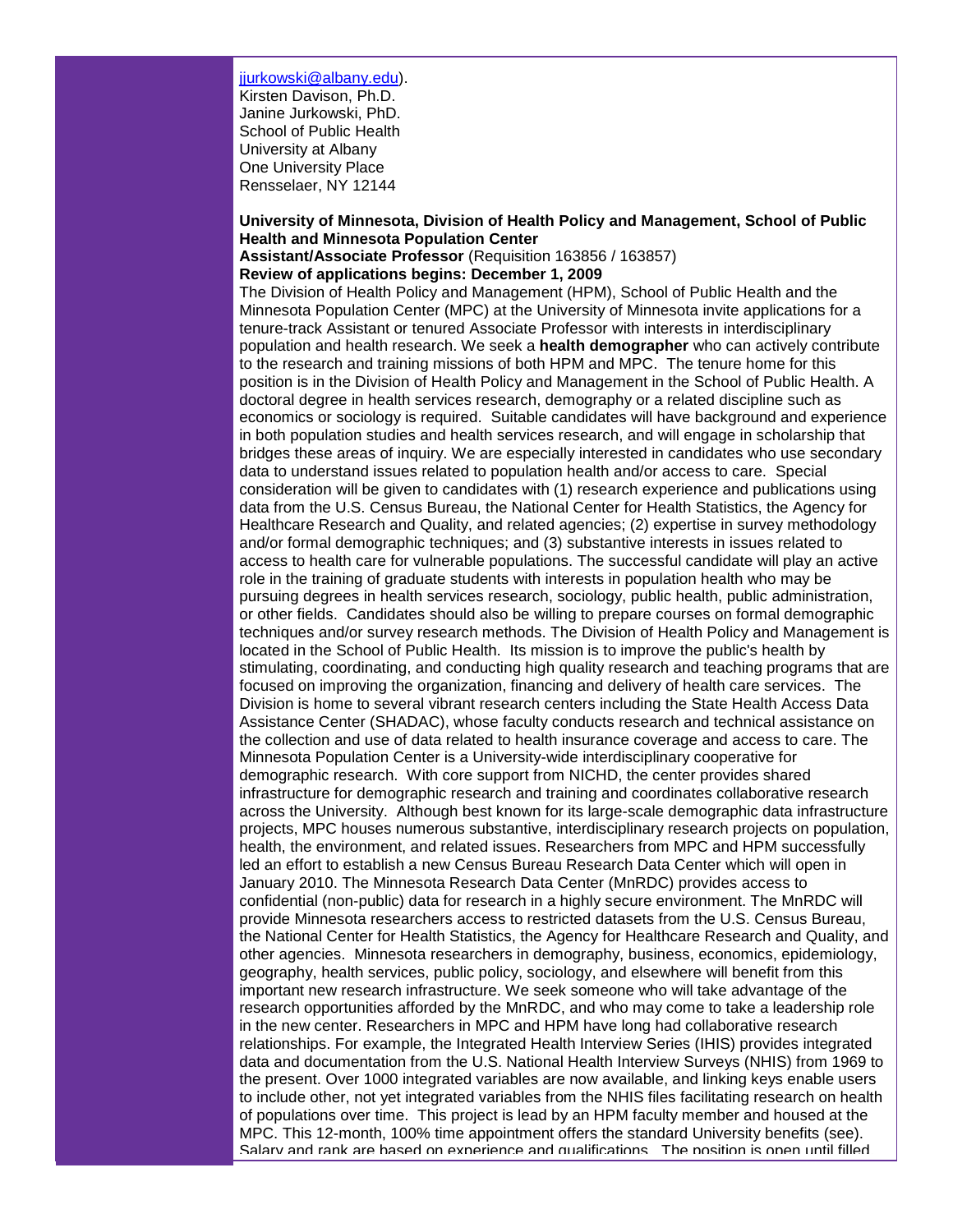Review of applications begins on December 1, 2009 and continues until filled. Candidates applying at the assistant professor level should go to

[http://employment.umn.edu/applicants/Central?quickFind=84031,](http://rs6.net/tn.jsp?et=1102823849258&s=1103&e=001IepDW2alSJLU5Hy90KrHWPAgK2_31ESc6-2Uv6HH-S0mwZR4NImrvFvZi5vzMLJKhFUe40kJBQcQrRbs5SqaefffNpt4hZDzRNr0cLKCponYyqwx0rO_Q1xfq2OjTwse5l7gC1p0aggFMs6RdISt-s4kaVW_3PgJP3mBp1eibJg=) where they should provide contact and demographic information, and 1) a letter describing their scholarly interests, background, experiences, and accomplishments; 2) a curriculum vitae; and 3) two samples of written scholarship. Candidates applying at the associate professor level should go to [http://employment.umn.edu/applicants/Central?quickFind=84032,](http://rs6.net/tn.jsp?et=1102823849258&s=1103&e=001IepDW2alSJLxPCFIjte0EnNV9U90Seh0HXTMVxSij7-kTnujNSKg9Ua7lKjLysE__yC-IqFlO4R9jTWlQE0mQFTLEMzRN8DR4qXC9jsDqFLbgZhQOpi4gE-5u9g3J68ZYx6_xG2aytFJFV8leI98GM8n93wu63Ox-qGZvEVaeCg=) and provide the information shown above. Applicants should also be prepared, upon invitation, to have three letters of reference sent on their behalf. Contact Lynn Blewett at [blewe001@umn.edu](mailto:blewe001@umn.edu) with questions. E-mailed applications are not accepted.

# **University of North Carolina at Chapel Hill, Department of Social Medicine, School of Medicine**

## **Tenure-Track or Tenured Faculty Position--Social Sciences and Humanities of Health and Medicine**

The Department of Social Medicine, School of Medicine, University of North Carolina at Chapel Hill, seeks applicants for a tenure-track or tenured faculty position in the social sciences and humanities of health and medicine. Appointment at the Assistant Professor level is preferred, but faculty rank is negotiable based on credentials and experience, and appointment at the Associate Professor level with tenure is possible. Applicants should hold a Ph.D. in a social science or humanities discipline, including but not limited to, anthropology, cultural studies, demography, literature, political science, psychology, public health, and sociology; or hold an M.D. (with a Ph.D. or other advanced training in the social sciences and humanities). To complement our existing faculty, areas of interest for this position include, but are not limited to: culture and medicine, disability studies, gender studies and reproductive health, global health, health equity and disparities, health policy and politics, literature and medicine, philosophy of science/science & technology studies, and social determinants of health. This position is broadly defined and applicants with other interests in the social sciences and humanities of health and medicine are strongly encouraged to apply. The Department of Social Medicine has a multidisciplinary faculty that encompasses moral philosophy, literature, anthropology, sociology, political science, law, epidemiology, health services research, internal medicine, family medicine, pediatrics, and surgery. We offer a uniquely hospitable environment for cross-disciplinary work in a wide range of fields. Opportunities are available for collaboration and potential affiliations with appropriate departments in the College of Arts and Sciences; the School of Public Health; and clinical departments in the School of Medicine. Applicants should demonstrate excellence in and commitment to both teaching and research. Teaching responsibilities include courses in the Social Medicine curriculum within the School of Medicine. An active program of scholarship and publication is essential. Prospects for attracting extramural funding are important, particularly for more senior applicants. Women and minority applicants are especially welcome.

Please apply electronically at the following website: jobs.unc.edu/1002048 and submit both a cover letter and a complete curriculum vitae. Names and contact information for three professional references should be sent electronically to: Jonathan Oberlander, PhD, Search Committee Chair; Department of Social Medicine, CB# 7240, University of North Carolina, Chapel Hill, NC 27599-7240, [oberland@med.unc.edu.](mailto:oberland@med.unc.edu)

Review of applications will begin immediately and continue until the position is filled. A description of the department and faculty is found on our web site, [http://socialmedicine.med.unc.edu.](http://rs6.net/tn.jsp?et=1102823849258&s=1103&e=001IepDW2alSJLUo6YBL13PWoH_-zby0yJzNGcPEM3EV-f4E5Bg1YscGlNLO6SoApzaxxESEe8oxLourfrz8WlDTfNDBIkUV-3Rgo_nZRj00FZHIj9KFz03b5JWoygA9EG1)

# **University of South Florida, Department of Mental Health Law and Policy, Louis de la Parte Florida Mental Health Institute, College of Behavioral and Community Sciences, Tampa, Florida**

# **Three Assistant Professor Positions**

The Department of Mental Health Law and Policy is partnering with three campus departments to hire three faculty members: one with a joint appointment with the Department of Psychology (a 9-month appointment), one with a joint appointment with the Department of Criminology (a 12-month appointment), and one with a joint appointment with the College of Public Health's Department of Community and Family Health (a 12-month appointment). As joint appointments, successful candidates will split duties between MHLP and one other department. Exact duties will depend upon the specific partnering department, but all three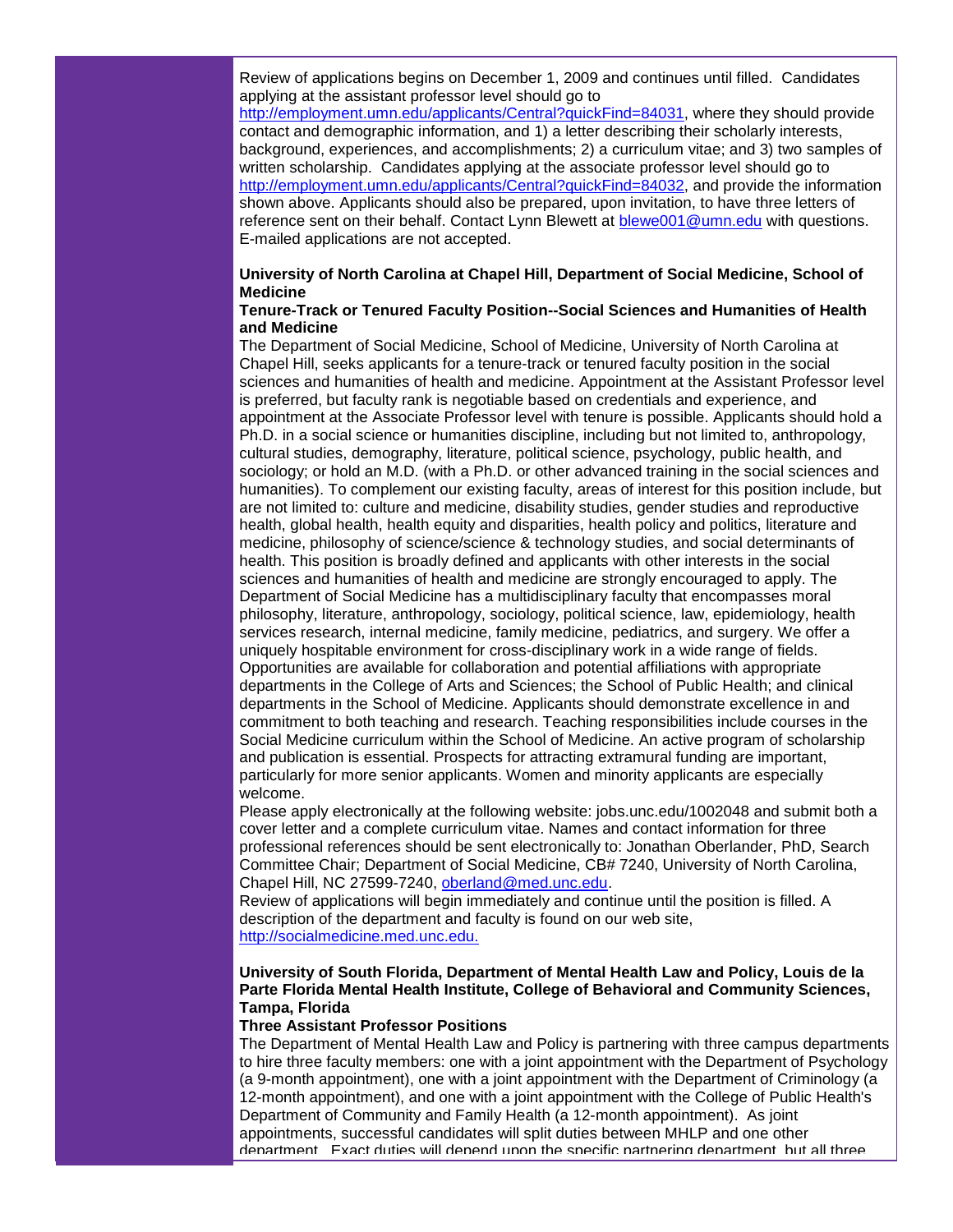positions are tenure-earning faculty positions at the rank of Assistant Professor. Successful candidates will conduct programmatic research, teach classes (beginning in the third year), and fulfill obligations for service (beginning in the third year). After four years, the faculty members will be expected to earn a minimum of 25 percent of their salary from external funding (12-month positions). Women and minorities are encouraged to apply. The successful candidates will bring, or demonstrate the potential for, a program of research focused on cooccurring mental and substance use disorders within the justice system. Within this area, we are particularly interested in investigators with experience or interest in one or more of the following areas: implementation science/translational research, trauma, or veteran's issues. Substantial support will accompany each faculty position during the first four years of employment, including graduate research assistants, research consultants, a "Virtual Collaboratory" network, funding for pilot studies, conference travel and travel to participate in external research mentorships, and other research and training support. The faculty members will participate in a multidisciplinary NIDA-funded Research Core Center and will receive research mentorship within USF and from external mentor sites, including partners from the NIDA CJDATS-2 research network [\(http://www.cjdats.org\)](http://rs6.net/tn.jsp?et=1102823849258&s=1103&e=001IepDW2alSJJt2ainrYyYQlxgxALoBmj_OPSkuwRo7bl2WGpaIwUAa0Bmd2Ir7Wq_TwPNDbfHQ8uuHCdSSnhSlStkQkt-tl27geXZMyQlM6VYRUE_ttu7vQ==). The faculty member will be expected to secure ongoing external support for their research program and to promote and disseminate research findings at the national and international levels. In addition to securing sponsored research funds, the faculty member will be active in professional outreach related to behavioral health services, and will develop collaborative research partnerships with University colleagues, as well as local, state, and federal agencies.

Websites for each department:

- Mental Health Law & Policy: [http://mhlp.fmhi.usf.edu/web/mhlp/index.cfm](http://rs6.net/tn.jsp?et=1102823849258&s=1103&e=001IepDW2alSJKzpMUOUOLO1Ai0DSWZ8kZVTPO-T9kFw1Ne137X5llxvJhQKn1K5b4Z57f2FBtX3XOz_GidUcgEBzg3f2T93-nbCAELDZnkx8q-ERsT8R4HZi12EqxOwcdz_y08kVkAHX9E5MeNtONQig==)
- Psychology: [http://psychology.usf.edu/](http://rs6.net/tn.jsp?et=1102823849258&s=1103&e=001IepDW2alSJLbfXiQTRgm52_NTxugYQG9sKOF_tmDYkwQsciYKMJMh7YHLA1AmlLwxu8EcsMs5i4iptw7kRZMfD_UVSQyfEK9cvMKBByZrOy6ljyDK5sKWw==)
- Criminology: [http://criminology.usf.edu/](http://rs6.net/tn.jsp?et=1102823849258&s=1103&e=001IepDW2alSJKMrtsOoxdNxbj53VoSwet-sMjwwcqFl44upCV4M7ek2vLKzNMDYR8HrDHPuGCJsDzbCVRrSLTGLgWBMbVS0EqfBMQs1FdNhJ24Bp8jfROMYQ==)
- Community and Family Health: [http://health.usf.edu/nocms/publichealth/cfh/](http://rs6.net/tn.jsp?et=1102823849258&s=1103&e=001IepDW2alSJKQ9CEo60hJBsD2yMj3kBpT9YMUigSqT_fqQCDpYByDmzcxCYyoNsi_QJ4BmVJSAjgEPyAMSTq7gMugAkbRfbuG6RfFIecU6dY7og0b5JP6_bL15ChLzxiVnvgcdKgcoEnZGgHqMWv0pQ==)

Minimum Qualifications: A terminal degree (e.g., Ph.D., J.D., Dr.PH.) in social/behavioral sciences, law, or equivalent, or have completed all requirements for a terminal degree within three months of the date of hire. As a requirement of the NIDA-funded Research Core Center, eligibility for these positions is restricted to those who have not previously held a tenureearning faculty position at an academic institution.

Preferred Qualifications: Established or demonstrated potential to secure external funding for a program of research in behavioral health services focused on co-occurring disorders in the justice system, and related areas of implementation science, trauma, or veterans services; excellent communication and interpersonal skills; ability to work collaboratively both within and outside the University; knowledge of and experience with health policy and services research related to mental health and substance abuse programs, including services provided within the justice system.

Start Date for Position: Negotiable, but we hope to have these positions filled by January 1, 2010.

Salary:\$80,000 - negotiable

About the University of South Florida:The University of South Florida is one of the nation's top 63 public research universities and one of 39 community-engaged, four-year public universities as designated by the Carnegie Foundation for the Advancement of Teaching. USF was awarded more than \$360 million in [researchc](http://rs6.net/tn.jsp?et=1102823849258&s=1103&e=001IepDW2alSJLAUoXU5nCQeaF18QBrHcy6ieDPbDtwFebuiDZ_NSgBmu6_raQmMpYbJofcACzr7XVwafUoiMr-0o56-6CnqKD3sNGsLn3HnYTRPqCv64pJrg==)ontracts and grants in fiscal year 2007/2008. The university offers 219 [degree programs](http://rs6.net/tn.jsp?et=1102823849258&s=1103&e=001IepDW2alSJLluDBKOLaN8oJAC3MhTSZqr339xx9ekJECL4g4aIeOObkuWYxxJE7-p_YVB-dQy0TUpwpywCHiu_1jDe-VkYXmUOQVGgpFyjYji3lRDS7UMPqDaoB-RFlk) at the [undergraduate,](http://rs6.net/tn.jsp?et=1102823849258&s=1103&e=001IepDW2alSJKiolPpGY-qfxCoR12QsdTxgjbpjFfYZs6mkpvTRsH35LwxP6yj0TVxcuLnR5zwfuOoqzLFDgE73UA5JesKgkt1GXSHgEGnAg-UAyjdxwteDLmkx-bggcOz) [graduate,](http://rs6.net/tn.jsp?et=1102823849258&s=1103&e=001IepDW2alSJI4UD5u5-bo5LdwelpylRBU_0410qFfyuvmvfCzvW1Lm73D4hC1175w9b-HUPl4512ufCnKjBJ1gbBmV5U5OITu4rjgUa5jea3GHhbSEQeYdaKVCSP52OZ9OQtZaRUmxINhJlmFWPCzLA==) specialist and doctoral levels, including the [doctor of medicine.](http://rs6.net/tn.jsp?et=1102823849258&s=1103&e=001IepDW2alSJI6h9MGjVL9fUMoAovlKrn4vx4-gfuEC9QKvVF42Lh2bSi8Z82xqZ0i-eCLuX1u4g_JKmZ3SwEDLO71jyJThM_ZtZjpRlnBwVeUBGDX9dF2SqjXFMJAaZRgCilMefWXxO9VTK_OmU67rhh9GvHorpnS) The university has a \$1.8 billion annual budget, an annual economic impact of \$3.2 billion, and serves more than 46,000 students on institutions/campuses in Tampa, St. Petersburg, Sarasota-Manatee and Lakeland. USF is a member of the Big East Athletic Conference. USF's diverse population reflects the ethnic and cultural heritage of the economically dynamic Tampa Bay region, a community of some 2.5 million persons.

About the Application Process: Applicants must apply for these positions through the on-line employment application system [Careers@USF.](http://rs6.net/tn.jsp?et=1102823849258&s=1103&e=001IepDW2alSJIuXgRe_AMC8CpW_9guI8mvKxgX-CYUJhlOa9uLhta7PghkuS2qG2RvO6HOXn72xRYG64BWpFyz6O5j76whGcy9BOgHeJTN9c1I3SSiiKHmK5dSYFRNd9423T6R4ZsQgGP4hhkvLxLTUKM1660aw7_oeHHc6sqwy0-V8kRAVvKJcQ==) Click on, or copy and paste the following into your web browser internet address bar:

[employment.usf.edu/applicants/Central?quickFind=50943,](http://rs6.net/tn.jsp?et=1102823849258&s=1103&e=001IepDW2alSJLOVB4kNNN45mYdQ0HcxYp9zO9KOBRgK1pfchJl34zGe2RPMuElFGaYZOEXQuyTSCLZuAERysw1vjUWSImWkn_7TNvsTEbpdm399JhC5bIB1K6KM3ZxObtIaL1aiVEd7kd-gS7FAfMiV4nqth1sI9cGoQkEFVt_H_A=) and then press enter and you will go directly to the position #10567 posting on [Careers@USF.](http://rs6.net/tn.jsp?et=1102823849258&s=1103&e=001IepDW2alSJIuXgRe_AMC8CpW_9guI8mvKxgX-CYUJhlOa9uLhta7PghkuS2qG2RvO6HOXn72xRYG64BWpFyz6O5j76whGcy9BOgHeJTN9c1I3SSiiKHmK5dSYFRNd9423T6R4ZsQgGP4hhkvLxLTUKM1660aw7_oeHHc6sqwy0-V8kRAVvKJcQ==) In applying for this position you apply for all three positions. Applicants will complete an application, enter basic demographic information and upload cover letters, CVs, and other requested information on-line. The postings are open until filled but the review of applications will begin on October 26, 2009.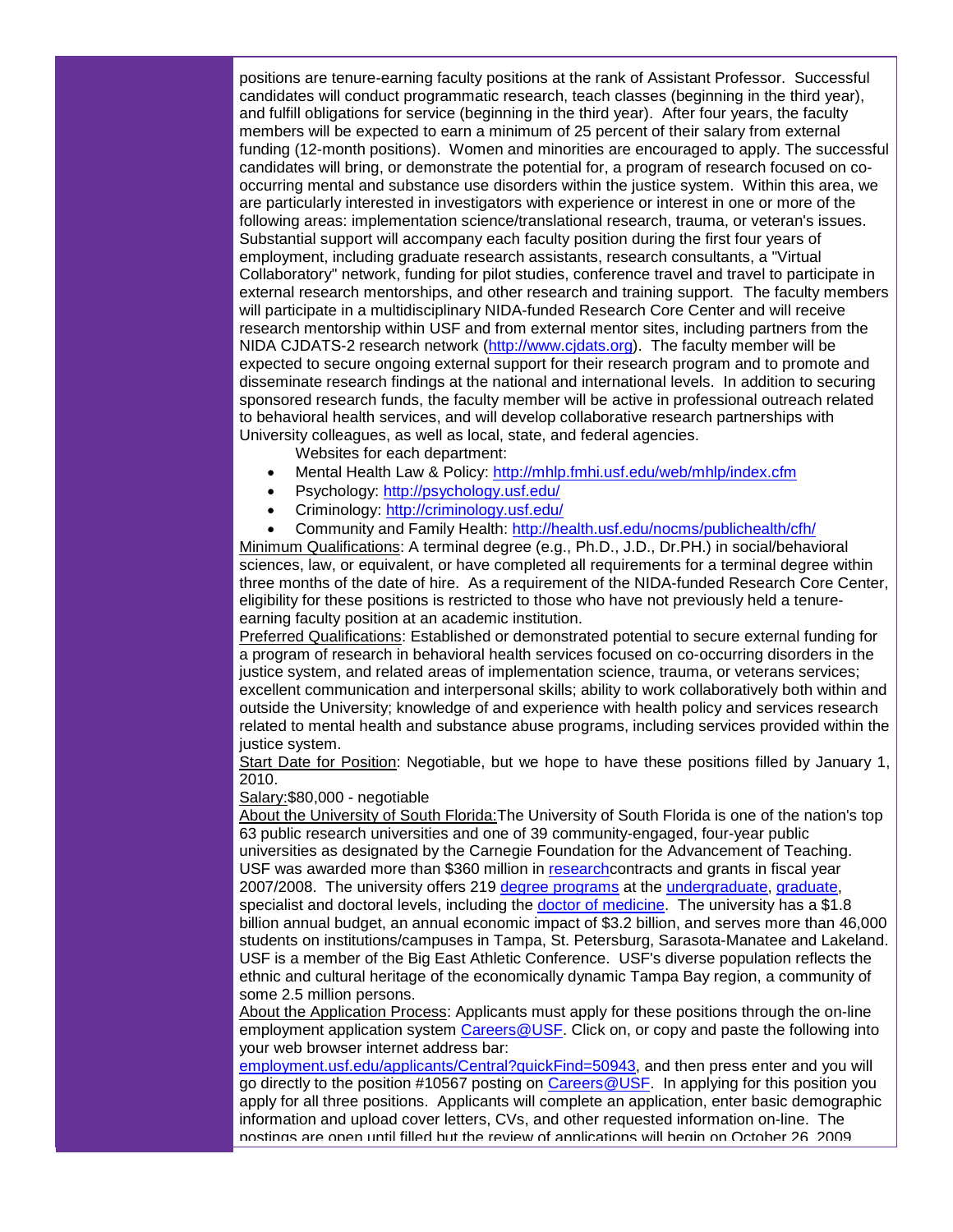Applications must include a cover letter detailing the applicant's qualifications for the position; include a description of the applicant's research program and obtained or pending external funding; full contact information for at least three references (approval to contact references is assumed unless otherwise stated); a current curriculum vita; and a maximum of three reprints of representative publications. For additional information you may contact Roger H. Peters, Ph.D., Chair and Professor, Department of Mental Health Law and Policy, [peters@fmhi.usf.edu](mailto:peters@fmhi.usf.edu) or (813) 974-9299. If you have any difficulties submitting your application, please contact Human Resources at [USFCareersHelp@admin.usf.edu](mailto:USFCareersHelp@admin.usf.edu)

# **University of Washington, Department of Psychosocial & Community Health, School of Nursing**

# **Faculty Position (Assistant Professor rank)**

The Department of Psychosocial & Community Health is seeking candidates for a faculty position at the Assistant Professor rank, with research, clinical expertise and teaching in \*community geropsychiatric nursing.\* This is a full time (100% FTE) tenure-eligible position for a service period of 9 months per year.

Qualifications:

· Research expertise that integrates psychosocial/mental health nursing and primary care with community, population or public health and/or environmental health foci.

· Related expertise in health policy, social and health disparities, cross-cultural nursing or global health is desired.

· Capacity to teach at all levels in the School of Nursing curriculum, including PhD, DNP, Master's level and BSN programs.

· Strong commitment to research and ability to secure external funding.

· Doctoral degree in Nursing or related field is required.

· Certification in specialty is required for psychiatric/ mental health nurse practitioners or for family nurse practitioners, certification preferred for nurses prepared in community health practice.

\*Department of Psychosocial & Community Health\*

· A lively, collaborative intellectual community that emphasizes critical thinking, participatory decision-making and service.

· Is building a culturally diverse faculty and strongly encourages applications from minority candidates.

· Places emphasis on collaborative endeavors across three specialty

areas: psychosocial nursing, community health and primary care, and promotes the advancement of nursing within an interdisciplinary context.

· Focuses on understanding social and health disparities, socio-cultural aspects of health care, and/or cross-cultural and global health issues.

· Strongly encourages community involvement to facilitate blending practice and research interests, particularly with a focus on translational research.

University of Washington Faculty engages in teaching, research, and service. The School of Nursing promotes opportunities for interdisciplinary collaborative, community-based and translational research.

Applications are currently being accepted and continue until position is filled. Please visit the School of Nursing website: [http://www.son.washington.edu.](http://rs6.net/tn.jsp?et=1102823849258&s=1103&e=001IepDW2alSJIrdUuFqRe3nAH8hs_AmBnq9dMz77GIbCzfsvGEpCcVplx-xWBYjD3aSzT0UGi_y7_laatO8IxqyB94O6wYIt1xKdRU7tfHtmpX-gi7IIxB6vswFuN8grHI) Please send letter of interest and CV to:

Dr. Diane Magyary, Faculty Search Committee Chair Psychosocial and Community Health Box 357263, University of Washington Seattle, WA 98195-7263, E-mail:

[magyary@u.washington.edu,](mailto:magyary@u.washington.edu) Tel.

(206) 685-7444.

#### **Virginia Commonwealth University, Department of Epidemiology and Community Health, Medical College of Virginia**

# **Post-doctoral Fellowship -- Psychosocial Epidemiology**

The Department of Epidemiology and Community Health in the Medical College of Virginia at Virginia Commonwealth University invites applications for a post-doctoral fellowship focused on psychosocial

epidemiology. The successful candidate will contribute to ongoing interdisciplinary research in psychiatric and social epidemiology, particularly concerning the physiologic correlates and consequences of mental health conditions and social disparities in health over the lifespan. The fellow will have an active role in ongoing studies, and be encouraged to take advantage of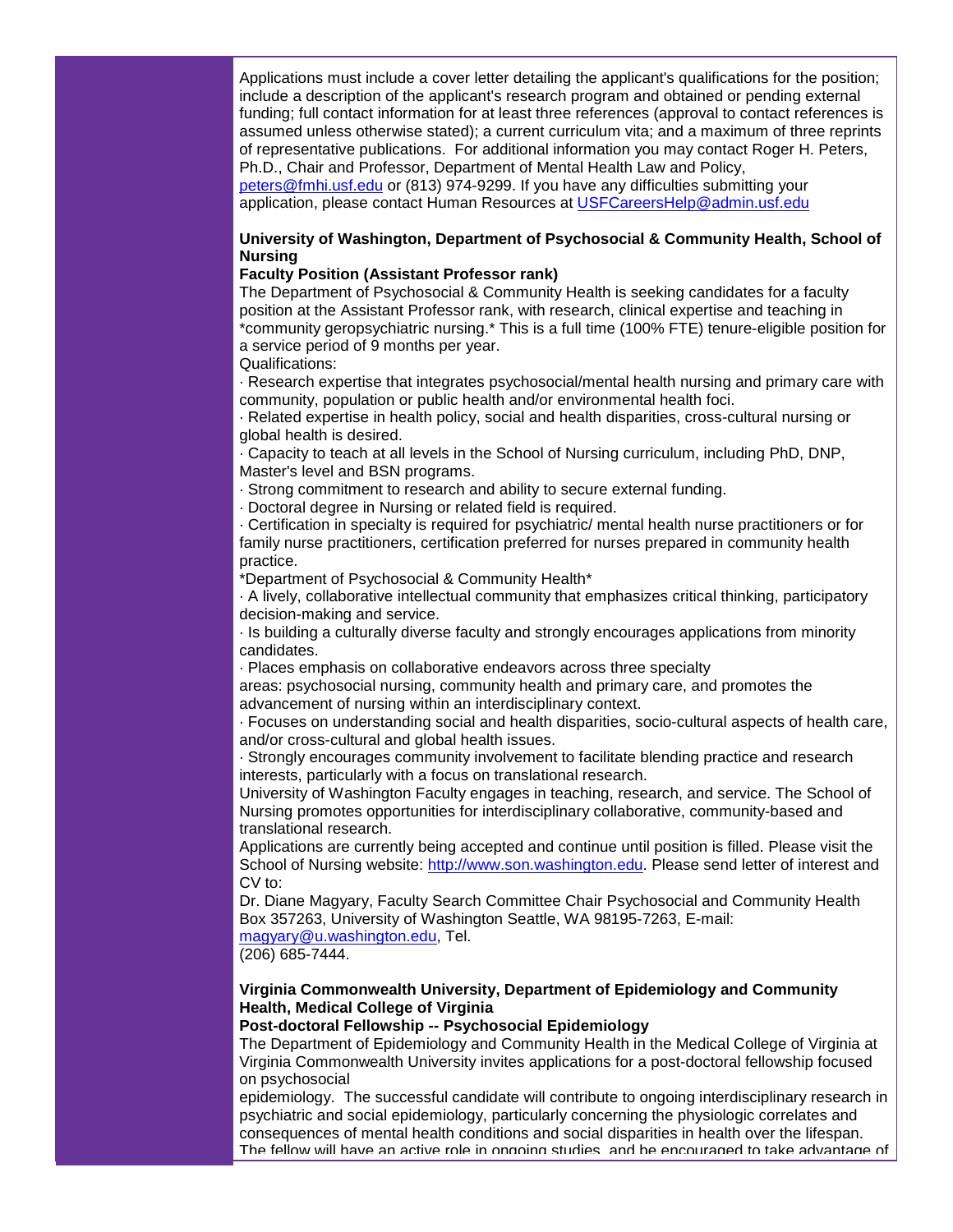opportunities to initiate new projects, develop grant proposals, and collaborate with faculty throughout the School of Medicine on related projects. The position is open immediately and the duration of the fellowship is negotiable, but expected to be one to two years. Epidemiology at Virginia Commonwealth University (VCU) is grounded by a framework that acknowledges that causal factors are nested one within another. Environmental factors, genetic factors, behaviors and social contexts are integral to disease processes. With this perspective, we embrace a team science approach to promoting health and reducing disease burden. The Department of Epidemiology and Community Health s a vital and growing research and teaching department in the School of Medicine. VCU boasts one of the country's most comprehensive health sciences centers, including the Schools of Medicine, Pharmacy, Nursing, Dentistry, Allied Health Professions and the Massey Cancer Center. The Department also has close ties with the McGuire Research Institute at the Veterans Administration Medical Center and the Virginia State Department of Health. The department is ideally located in Richmond, Virginia, approximately two hours south of Washington D.C., which provides excellent opportunities for interaction and research collaboration with practitioners and policy makers in state and federal agencies. Successful candidates must possess a doctoral degree in epidemiology, health behavior, sociology, psychology, or a related field and have the ability to work cooperatively with students and faculty. Salary is highly competitive and commensurate with experience. Please send a letter including a statement of research interests, curriculum vitae, and names and contact information for three professional references to: Dr. Briana Mezuk at [bmezuk@vcu.edu.](mailto:bmezuk@vcu.edu) Application review will begin immediately and will continue until the position is filled.

# **Washington University School of Medicine, Epidemiology and Prevention Research Center**

#### **Postdoctoral Positions in Drug Abuse Research (2 openings)**

Washington University announces the immediate availability of a Post-doctoral research fellowship with the Epidemiology and Prevention Research Center. The fellowship is with Dr. Linda Cottlers NIDA T32 Training Program in Drug Abuse Epidemiology, Services and Prevention Research. There are 2 slots available. The Program provides outstanding training for fellows in epidemiology research with an emphasis on interdisciplinary studies of addiction. The NIDA T32 Training Program, established in 1999, offers two to three years of postdoctoral training at Washington University School of Medicine, which ranks 3rd in NIH funding, and has a rich, 119-year history of success in research, education and patient care. The Program is noted for its public health focus, encompassing prevention and intervention studies with high risk populations such as users of illicit and licit drugs (e.g. cocaine, opioids, prescription drugs), and with methods such as community based participatory research, mixed methods, and national surveys. It also strongly emphasizes training in the responsible conduct of research. An apprenticeship model is blended with didactic teaching to train fellows to form writing groups, write papers, review manuscripts for publication, teach, write grants and participate in research. In addition, fellows have a unique opportunity to earn the Master of Psychiatric Epidemiology (MPE) through Washington University School of Medicine as part of training. RESEARCH OPPORTUNITIES: Fellows have the opportunity to work with any of our varied faculty members. To learn more, please visit our website at:

[\[http://epi.wustl.edu/epi/fellowships/nida.htm\]](http://rs6.net/tn.jsp?et=1102823849258&s=1103&e=001IepDW2alSJLRcNRGp1kJ7ZYksOhSpIuoeJJWAcQFQE5UbXCr3bQCEturNZNBgucS_tzZcjqi4VWHPdpYLBaTMCMP8PXdIOEJ_ZOKAJQDBwSdmyIpvBBwJILaigJzIKPjbJpo0LFoVcnwPeaepwgmNg==). TO APPLY: Please forward a curriculum vitae, statement of research interests, three letters of reference, and the application found online to: Erin Murdock, Training Coordinator, Washington University School of Medicine, 40 N. Kingshighway, Suite 4, St. Louis, MO, 63108. Application materials can also be e-mailed to [murdockel@epi.wustl.edu.](mailto:murdockel@epi.wustl.edu) \*Stipend levels are determined by the National Institutes of Health; current ranges are available online at [\[http://grants.nih.gov/grants/guide/notice-files/NOT-OD-](http://rs6.net/tn.jsp?et=1102823849258&s=1103&e=001IepDW2alSJIEqG7AhONtVFwRxW1CTyx6ixHhq_KLDCSE037ZrBIMxO6Wg9MHFwdLugTEEUd9zDqouEaMcZJlFCS6dPTz6kKr4oHKWoDcOf0-F1_cHLrktnQ-hxTU2o6Ho0OQVblbwSFbj2rUrAwbkaZ1B9jlqadiFaHdd_E-MqJzmmu6If9PAA==)[09-075.html\]](http://rs6.net/tn.jsp?et=1102823849258&s=1103&e=001IepDW2alSJIEqG7AhONtVFwRxW1CTyx6ixHhq_KLDCSE037ZrBIMxO6Wg9MHFwdLugTEEUd9zDqouEaMcZJlFCS6dPTz6kKr4oHKWoDcOf0-F1_cHLrktnQ-hxTU2o6Ho0OQVblbwSFbj2rUrAwbkaZ1B9jlqadiFaHdd_E-MqJzmmu6If9PAA==). For more information, please contact:

Erin Murdock, MA

Registrar, Master of Psychiatric Epidemiology Program Coordinator, NIMH/NIDA Training Programs Washington University School of Medicine Department of Psychiatry Campus Box 8134 40 N. Kingshighway, Suite 4 St. Louis, MO 63108 Phone: (314) 286-2267 E-mail: [murdockel@epi.wustl.edu](mailto:murdockel@epi.wustl.edu)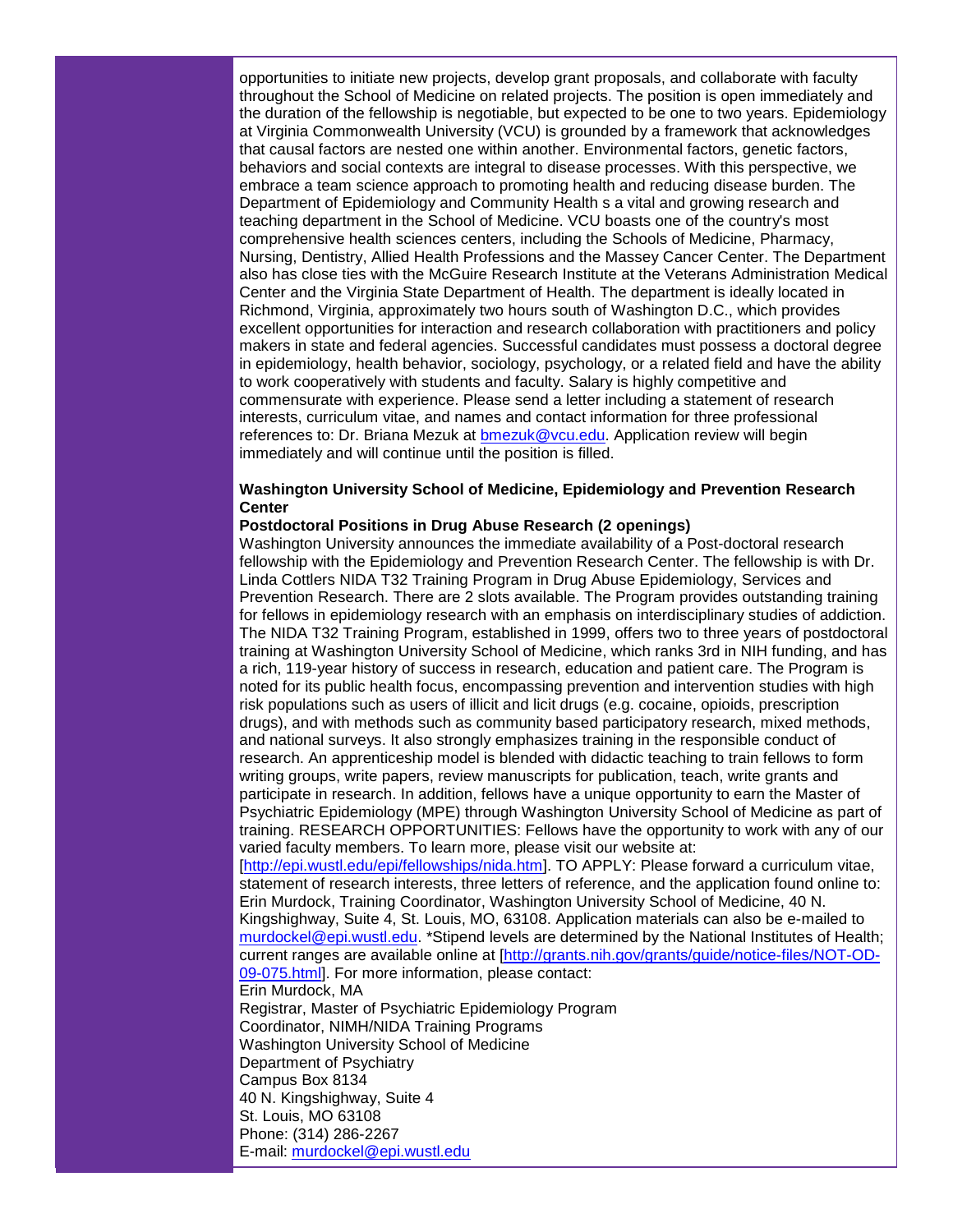# <span id="page-22-0"></span>**CONFERENCES AND EVENTS**

**Community-Campus Partnerships for Health, 6th call in the 2009-2010 Educational Conference Call Series on Building Community Capacity for Research! The National Community Committee of the CDC Prevention Research Centers Program: Impacting Research Policy & Practice at Local & National Levels November 18, 2009 (2:30 - 4:00 p.m. Eastern)**

Community-Campus Partnerships for Health is pleased to announce the 6th call in our 2009- 2010 Educational Conference Call Series on Building Community Capacity for Research! Register online today at [https://catalysttools.washington.edu/webq/survey/ccphuw/86538.](http://rs6.net/tn.jsp?et=1102823849258&s=1103&e=001IepDW2alSJJMvQK5bJx7JAKGWXxPoMZcSwAoFVJoCAQrd_vuv1yQLD3NwIqP4qV2Yjk1-KgrhxqqiBrgP5yNJPPOljv9oTcMao3ZeJkLnDCtRVvxmh85dF_HHN7wwfz4glMAN3iALZF-jBQgXo16MQnS3-D70Vlbs3oSDHW40iw=) The call is free of charge for those dialing in from the US and Canada. Access the audiofiles and handouts from past calls in the series at

[http://depts.washington.edu/ccph/pastpresentations.html.](http://rs6.net/tn.jsp?et=1102823849258&s=1103&e=001IepDW2alSJLIAR17lTHBiLpkmrsmGPffwyinQ1-52K2MjB7BWH7-eQcpSw_Mmk2KS8OpS2KHC_9x3Mr6OH7giCj_1_Au7gRnviB7zeKJJ0UwcFX8rtlbCKUnC40NDAwMG6yCvFf9KRrQ5RmqlJ9_2lBfsj77vexp) This call will focus on the history, impact and lessons learned of the National Community Committee, a unique and important committee of the CDC Prevention Research Centers (PRC) Program. The NCC is a group of action-oriented people from communities around the country who are partners in CDC's PRC Program. Since its origins in the late 1990s, the NCC has evolved from a loosely formed advisory body into a catalyst for changing the way that researchers and community members interact to influence practice and policy. During this call, NCC members will present the story of the NCC, its evolution over time, and examples of how community committees have shaped the conduct and outcomes of prevention research at local and national levels. Call participants will learn how community committees or boards can be more than "advisory", and how when reps of these community committees come together, they can support each other in meaningful ways and have a critical voice in the overall structure of a federal grant program. Learn more about the NCC and read its recent report, "A Collective Voice for Well-Being: The Story of the National Community Committee" at

[http://www.cdc.gov/prc/successes/newsroom/national\\_community\\_committee.htm.](http://rs6.net/tn.jsp?et=1102823849258&s=1103&e=001IepDW2alSJLDfEQxdlmR1NzU286Bufjlwl513ODJ4epvRUUnaipS0XOj4uCvrfkhE3QY-DibMXBTq6vzXUfXI5HcnYRqZc6_sM_xQyb5Z7d83hvbxivFRyQEpKzQobvqDNLs8vZt8KZ07_Asqn7c8FWbPmXSasPa0mYTvucmXLnfG5lhXzx539mDLJO35nEg)

#### **[back to top](#page-0-1)**

## <span id="page-22-1"></span>**RESOURCES**

#### **Publications**

#### **Families USA**

**[Health Coverage in Communities of Color: Talking about the New Census Numbers](http://rs6.net/tn.jsp?et=1102823849258&s=1103&e=001IepDW2alSJJDjF2krMcLXIGRK1Ub4-x8hPdNSz3xxoV05EJjU6rvuQoro7m-uJIY2fLwysOstdx80_B6JcXDzG8pEYBtf0X33NCYGWD3hA9X0D3Fb02RUIVQVuH-7GinQ2G7xqP2-WVS-qpCD8QH2rBF82cirSoMqQWekiiS6kN9ScqI2GAOZdMXY5jsrKXO) (**[http://www.familiesusa.org/assets/pdfs/minority-health-census-sept-2009.pdf](http://rs6.net/tn.jsp?et=1102823849258&s=1103&e=001IepDW2alSJJDjF2krMcLXIGRK1Ub4-x8hPdNSz3xxoV05EJjU6rvuQoro7m-uJIY2fLwysOstdx80_B6JcXDzG8pEYBtf0X33NCYGWD3hA9X0D3Fb02RUIVQVuH-7GinQ2G7xqP2-WVS-qpCD8QH2rBF82cirSoMqQWekiiS6kN9ScqI2GAOZdMXY5jsrKXO)**)**  Families USA released [Health Coverage in Communities of Color: Talking about the New](http://rs6.net/tn.jsp?et=1102823849258&s=1103&e=001IepDW2alSJJDjF2krMcLXIGRK1Ub4-x8hPdNSz3xxoV05EJjU6rvuQoro7m-uJIY2fLwysOstdx80_B6JcXDzG8pEYBtf0X33NCYGWD3hA9X0D3Fb02RUIVQVuH-7GinQ2G7xqP2-WVS-qpCD8QH2rBF82cirSoMqQWekiiS6kN9ScqI2GAOZdMXY5jsrKXO)  [Census Numbers,](http://rs6.net/tn.jsp?et=1102823849258&s=1103&e=001IepDW2alSJJDjF2krMcLXIGRK1Ub4-x8hPdNSz3xxoV05EJjU6rvuQoro7m-uJIY2fLwysOstdx80_B6JcXDzG8pEYBtf0X33NCYGWD3hA9X0D3Fb02RUIVQVuH-7GinQ2G7xqP2-WVS-qpCD8QH2rBF82cirSoMqQWekiiS6kN9ScqI2GAOZdMXY5jsrKXO) which takes a closer look at the latest data and finds that communities of color continue to bear the brunt of the uninsured crisis. This fact sheet looks at who is uninsured, poverty levels of different racial and ethnic groups, and why public programs are vital to communities of color.

#### **Kaiser Family Foundation**

# **[A Profile of American Indians and Alaska Natives and Their Health Coverage](http://rs6.net/tn.jsp?et=1102823849258&s=1103&e=001IepDW2alSJJQrMM4gBeeE6A-ch9sv9sp1V5sN0nW75bxmKGx9w0E7xCh7Xp9XD7bkqcHjkLfWzSosmfoW-zG4miQtvokacwxGDbWxOYvCMDVG9Xu5ltllBguILiy44jPK5gLKPSpynb1VaSVBlXPiQ==) [\(http://www.kff.org/minorityhealth/upload/7977.pdf\)](http://rs6.net/tn.jsp?et=1102823849258&s=1103&e=001IepDW2alSJJQrMM4gBeeE6A-ch9sv9sp1V5sN0nW75bxmKGx9w0E7xCh7Xp9XD7bkqcHjkLfWzSosmfoW-zG4miQtvokacwxGDbWxOYvCMDVG9Xu5ltllBguILiy44jPK5gLKPSpynb1VaSVBlXPiQ==)**

Kaiser Family Foundation recently released an issue brief on [A Profile of American Indians](http://rs6.net/tn.jsp?et=1102823849258&s=1103&e=001IepDW2alSJJQrMM4gBeeE6A-ch9sv9sp1V5sN0nW75bxmKGx9w0E7xCh7Xp9XD7bkqcHjkLfWzSosmfoW-zG4miQtvokacwxGDbWxOYvCMDVG9Xu5ltllBguILiy44jPK5gLKPSpynb1VaSVBlXPiQ==)  [and Alaska Natives and Their Health Coverage.](http://rs6.net/tn.jsp?et=1102823849258&s=1103&e=001IepDW2alSJJQrMM4gBeeE6A-ch9sv9sp1V5sN0nW75bxmKGx9w0E7xCh7Xp9XD7bkqcHjkLfWzSosmfoW-zG4miQtvokacwxGDbWxOYvCMDVG9Xu5ltllBguILiy44jPK5gLKPSpynb1VaSVBlXPiQ==) This issue brief provides an overview of the some of the demographic factors that influence the health and insurance coverage of American Indians and Alaska Natives and examines their relatively high rates of chronic conditions compared to other racial and ethnic groups.

#### **Kaiser Family Foundation**

**[Immigrants' Health Coverage and Health Reform: Key Questions and Answers](http://rs6.net/tn.jsp?et=1102823849258&s=1103&e=001IepDW2alSJLN2xMeFHxh3e1ACGfecpJqHndoHEZxszNVW1PmoYMEVHAAfd14anmagYsGxMlZS1lK8vG1zfYDMl2qItlS7jTUQWP637f2WaFzjeB9dQrNRytMGtK6vxhPPucXPahxH8sadrjyVYO0pg==) [\(http://kff.org/healthreform/upload/7982.pdf\)](http://rs6.net/tn.jsp?et=1102823849258&s=1103&e=001IepDW2alSJLN2xMeFHxh3e1ACGfecpJqHndoHEZxszNVW1PmoYMEVHAAfd14anmagYsGxMlZS1lK8vG1zfYDMl2qItlS7jTUQWP637f2WaFzjeB9dQrNRytMGtK6vxhPPucXPahxH8sadrjyVYO0pg==)** 

Kaiser Family Foundation recently released an issue brief on [Immigrants' Health Coverage](http://rs6.net/tn.jsp?et=1102823849258&s=1103&e=001IepDW2alSJLN2xMeFHxh3e1ACGfecpJqHndoHEZxszNVW1PmoYMEVHAAfd14anmagYsGxMlZS1lK8vG1zfYDMl2qItlS7jTUQWP637f2WaFzjeB9dQrNRytMGtK6vxhPPucXPahxH8sadrjyVYO0pg==)  [and Health Reform: Key Questions and Answers.](http://rs6.net/tn.jsp?et=1102823849258&s=1103&e=001IepDW2alSJLN2xMeFHxh3e1ACGfecpJqHndoHEZxszNVW1PmoYMEVHAAfd14anmagYsGxMlZS1lK8vG1zfYDMl2qItlS7jTUQWP637f2WaFzjeB9dQrNRytMGtK6vxhPPucXPahxH8sadrjyVYO0pg==) This issue brief looks at key questions related to immigrant health care and health reform. The brief addresses topics such as how immigrants receive health coverage, how many of the uninsured are non-citizen immigrants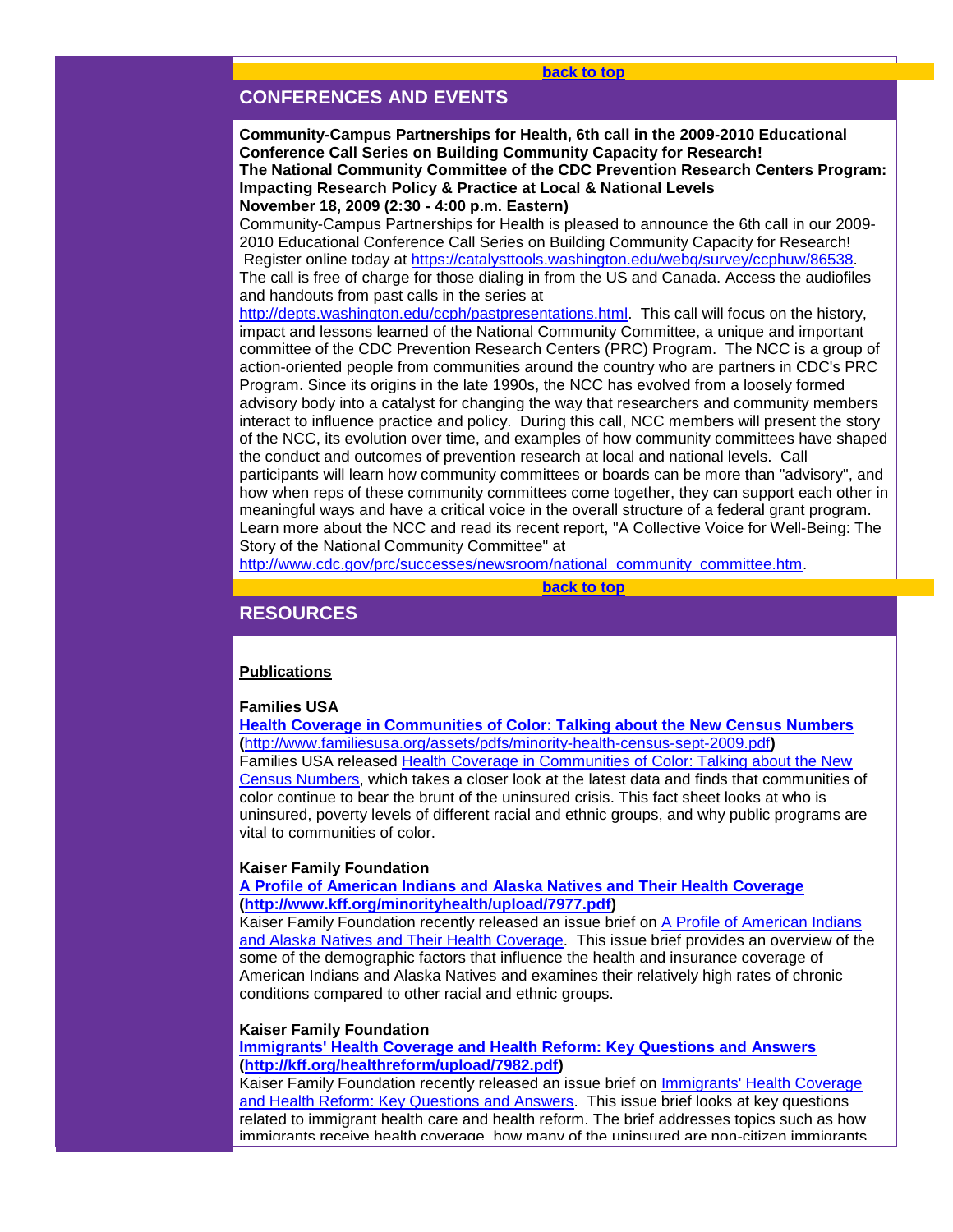and what would happen to coverage for non-citizen immigrants under current health reform proposals.

#### **Kaiser Family Foundation [Black Americans and HIV/AIDS](http://rs6.net/tn.jsp?et=1102823849258&s=1103&e=001IepDW2alSJK3SA3_I1wwhUVDF7kGtxL2-rj6YTCSwCaKDSFRV77i7WK4EP5Uu-BojC2eEOnRJyyeUXK57dOl0scoQ6jhzgkCFZwLGBseb4f1Tihggdl6xEHRPYUl8xpbpDorScAFx68=) [\(http://kff.org/hivaids/upload/6089-07.pdf\)](http://rs6.net/tn.jsp?et=1102823849258&s=1103&e=001IepDW2alSJK3SA3_I1wwhUVDF7kGtxL2-rj6YTCSwCaKDSFRV77i7WK4EP5Uu-BojC2eEOnRJyyeUXK57dOl0scoQ6jhzgkCFZwLGBseb4f1Tihggdl6xEHRPYUl8xpbpDorScAFx68=) [Latino Americans and HIV/AIDS](http://rs6.net/tn.jsp?et=1102823849258&s=1103&e=001IepDW2alSJK6vV64m4rMaMhSvi2UjG2rYU8Xi73YZHSK98GcmdDKZQTcgVRRt_vc5j6QgHgf-pk1HeIDCq45bx2dx68AzQCRQuODZ55RYawk7HLLhThoi4D2TdyDCeRNSqsoA8abUCA=) [\(http://kff.org/hivaids/upload/6089-07.pdf\)](http://rs6.net/tn.jsp?et=1102823849258&s=1103&e=001IepDW2alSJK3SA3_I1wwhUVDF7kGtxL2-rj6YTCSwCaKDSFRV77i7WK4EP5Uu-BojC2eEOnRJyyeUXK57dOl0scoQ6jhzgkCFZwLGBseb4f1Tihggdl6xEHRPYUl8xpbpDorScAFx68=)**

The Kaiser Family Foundation's fact sheets, [Black Americans and HIV/AIDS](http://rs6.net/tn.jsp?et=1102823849258&s=1103&e=001IepDW2alSJK3SA3_I1wwhUVDF7kGtxL2-rj6YTCSwCaKDSFRV77i7WK4EP5Uu-BojC2eEOnRJyyeUXK57dOl0scoQ6jhzgkCFZwLGBseb4f1Tihggdl6xEHRPYUl8xpbpDorScAFx68=) and [Latino](http://rs6.net/tn.jsp?et=1102823849258&s=1103&e=001IepDW2alSJK6vV64m4rMaMhSvi2UjG2rYU8Xi73YZHSK98GcmdDKZQTcgVRRt_vc5j6QgHgf-pk1HeIDCq45bx2dx68AzQCRQuODZ55RYawk7HLLhThoi4D2TdyDCeRNSqsoA8abUCA=)  [Americans and HIV/AIDS,](http://rs6.net/tn.jsp?et=1102823849258&s=1103&e=001IepDW2alSJK6vV64m4rMaMhSvi2UjG2rYU8Xi73YZHSK98GcmdDKZQTcgVRRt_vc5j6QgHgf-pk1HeIDCq45bx2dx68AzQCRQuODZ55RYawk7HLLhThoi4D2TdyDCeRNSqsoA8abUCA=) provide statistical evidence on the affect of HIV and AIDS on Black and Latino Americans. Both Black Americans and Latino Americans continue to be heavily affected by the HIV/AIDS epidemic.

# **The Health Policy Institute at the Joint Center for Political and Economic Studies [The Economic Burden of Health Inequalities in the United States](http://rs6.net/tn.jsp?et=1102823849258&s=1103&e=001IepDW2alSJJfbNp0mtSDH5fIwWlBD2KPXBAdiQlkVoCt-QAFMLejKMfdrAxwJmrANlkqyIiAMN-rRLKhbvorg9k-2jVwwWUukzVaHW2WPuVJBj4QO-WxDki91qMlG4DzVTq9qNOkhWaU4xAtYfwVFEggLw_d62xWV_Cp-lr3PJ2KiPggjNELQSMOHWkSxGNG9utcCEZTjYU=)**

**[\(http://www.jointcenter.org/hpi/sites/all/files/Burden\\_Of\\_Health\\_FINAL\\_PREP\\_0.pdf\)](http://rs6.net/tn.jsp?et=1102823849258&s=1103&e=001IepDW2alSJJfbNp0mtSDH5fIwWlBD2KPXBAdiQlkVoCt-QAFMLejKMfdrAxwJmrANlkqyIiAMN-rRLKhbvorg9k-2jVwwWUukzVaHW2WPuVJBj4QO-WxDki91qMlG4DzVTq9qNOkhWaU4xAtYfwVFEggLw_d62xWV_Cp-lr3PJ2KiPggjNELQSMOHWkSxGNG9utcCEZTjYU=)** The Health Policy Institute at the Joint Center for Political and Economic Studiesreleased a new report, [The Economic Burden of Health Inequalities in the United States.](http://rs6.net/tn.jsp?et=1102823849258&s=1103&e=001IepDW2alSJJfbNp0mtSDH5fIwWlBD2KPXBAdiQlkVoCt-QAFMLejKMfdrAxwJmrANlkqyIiAMN-rRLKhbvorg9k-2jVwwWUukzVaHW2WPuVJBj4QO-WxDki91qMlG4DzVTq9qNOkhWaU4xAtYfwVFEggLw_d62xWV_Cp-lr3PJ2KiPggjNELQSMOHWkSxGNG9utcCEZTjYU=) It found that between 2003 and 2006, more than 30 percent of medical care expenditures for African Americans, Asians, and Hispanics were excess costs that were the result of inequities in the health of these groups. The Health Policy Institute also held a health briefing to discuss the analysis and preliminary results of this study, which is available as a [webcast.](http://rs6.net/tn.jsp?et=1102823849258&s=1103&e=001IepDW2alSJLYfq211AvUPfoLExoP8Ajsb5Jpgq0qf0wsnAs13RXkaBd6N3McqAaHjAGfVBOfAgkcURkMAmBhxR5Nw992viqtOdvZN4w-wzr9LvLrQm26yCZc1oHfbOyxBC9-oCGNlmR7A79HKOuu0yGAICdgcnmVhOCXnDDvEZ5Y26HZ3bntWI7R2nnPa5aXe7-IykjeNLhk3k701hsivsmjSofEOi2B9eaU8dygSxHVYBFWqbR6FmF9aWtZ72eaG23OHwEYQLY=)

#### **The Prevention Institute, Policy Link, and Convergence Partnership Healthy, Equitable Transportation Policy: Recommendations and Research** [\(View the document online\)](http://rs6.net/tn.jsp?et=1102823849258&s=1103&e=001IepDW2alSJLo1IYX7V-mUEf5tTxvXjOneBRu2c3vfZgZ9LmsiYGKLBT83lkbma0POFhzVisYmtf9AC3wGR2bUFWTq2kuh9M5pORmRfGPII5XaMIu01I57atOQfwDAF4hEftgFrknf7YA2S2ZTk84HyYufTJIUApB6XM_m3_XPHRT0PbZA91yBlFLwdHbSH4Qe3eaW6gGTz25SeL1PMOnMqSEKsWy6fSiPL2Tjn_Uj5ny8hOYO6EH9uqep4Vi2RHk)

The Prevention Institute, Policy Link, andConvergence Partnership published Healthy, Equitable Transportation Policy: Recommendations and Research, which examines how transportation directly affects health. The report shows that low-income communities and communities of color often do not have access to the benefits of transportation systems, but rather bear the burdens of that system. For example, these communities are often situated near bus depots, highways, and truck routes, where pollution levels and asthma rates are high.

#### **Urban Institute**

#### **Estimating the Cost of Racial and Ethnic Health Disparities**

(http://www.urban.org/UploadedPDF/411962 health\_disparities.pdf)

Urban Institute published Estimating the Cost of Racial and Ethnic Health Disparities, which examines the cost burdens of racial and ethnic disparities for a select set of preventable diseases and the excess rates of these diseases among African Americans and Latinos relative to whites. This new report estimates that, over the next decade, health disparities will cost the health care system approximately \$337 billion.

# **Websites**

#### **Group Health Research Institute, University of Washington, Institute of Translational Health Sciences, Duke Translational Medicine Institute and Wayne State University [www.researchtoolkit.org](http://rs6.net/tn.jsp?et=1102823849258&s=1103&e=001IepDW2alSJIY3w7jfTvt-44Vi1j0Qv7hRuci-ZJ_YrpZNC02CaDTtHynNRpm3FPq1zk_V25YftDQ1euW1tH1wn7KezPtr1nC2j8TepXeGnTs4rg1MmhX6EQ5uM0pQ8is)**

Group Health Research Institute and its partners - the University of Washington, Institute of Translational Health Sciences, Duke Translational Medicine Institute, and Wayne State University - have developed a new website to help researchers create and sustain successful multisite research collaborations, including those involving community-academic partnerships. The project team created the site, [www.researchtoolkit.org,](http://rs6.net/tn.jsp?et=1102823849258&s=1103&e=001IepDW2alSJIY3w7jfTvt-44Vi1j0Qv7hRuci-ZJ_YrpZNC02CaDTtHynNRpm3FPq1zk_V25YftDQ1euW1tH1wn7KezPtr1nC2j8TepXeGnTs4rg1MmhX6EQ5uM0pQ8is) to enhance the efficiency of research from start to finish, including developing research networks, launching and managing projects, and sharing study results or other products such as data sets, tools, and training resources. The website was developed as part of a project known as PRIMER, or Partnershipdriven Resources to Improve and Enhance Research. PRIMER was awarded to the Institute for Translational Health Sciences (ITHS) at the University of Washington by the National Center for Research Resources of the National Institutes of Health. Read the complete press release at:

[http://www.grouphealthresearch.org/newsroom/newsrel/2009/091015.html](http://rs6.net/tn.jsp?et=1102823849258&s=1103&e=001IepDW2alSJIXxiP3E2hazTBOhsXcWRRo00K61pJ2sT1JQa08mCZ8XXTrbTzI2CrkECC0OeZfMO-4SZCtdeo3bJgz_XJGj0qAWTQu0l-XTCVNd9jZfCz5A4rpHGogkiGrhkQFJBwQmJaiVSGMv3pBRR--4ZN9UPpXvPt-eZNKykGGDVqC6s_xRg==)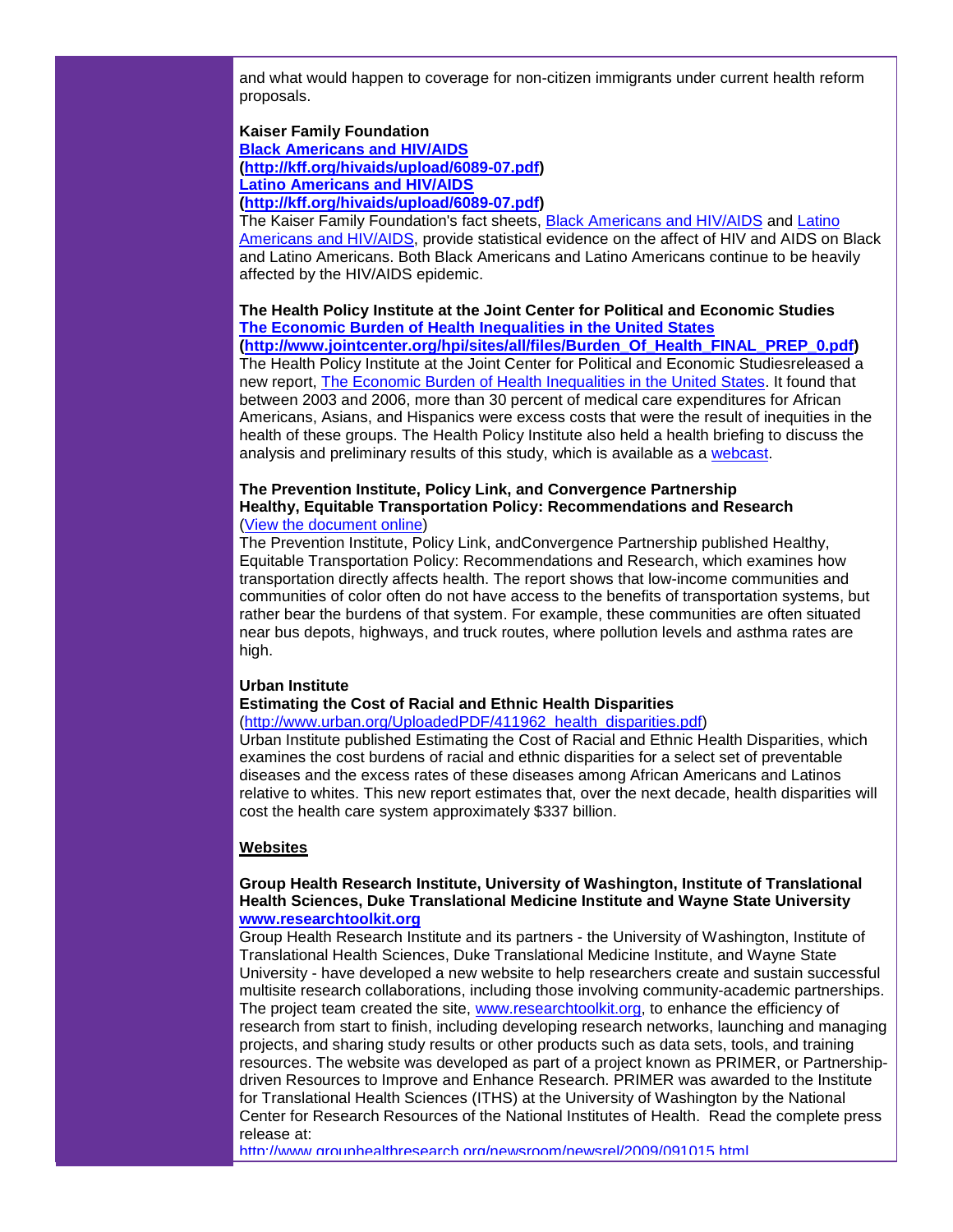**National Academy for State Health Policy (NASHP) Launches New Website**  NASHP is pleased to announce the launch of its new and improved website. Please visit us at [www.nashp.org.](http://rs6.net/tn.jsp?et=1102823849258&s=1103&e=001IepDW2alSJL12SH67_JYVxSv2T4Iek0y1ltvT7rHHfKkAIFeqoRt9z6HQPaGq8xiF4QzV59bIc8VsN_Gk7UisDiFyCGlc06guoGxgTxlon-XSGE4lwR8l05Bi90LxVqhFS4c_jcLVwtEqiDCle11JkXCFZy_gpkPsNLHlMVI4Ic-57JihRmzHRINK3wkq5XLQRWqe8EGhvlpwfZkLcBlYrmSX5lF2AC1Seg-2oDEdOwzyMn8rvPI7qHNXLD2kxbT__8B03Bh0Vjw-T-wayh9LEmqfHe6oWqUrkekUlXToLUXP1Zl--Pr_dwlpY8uwhSfsvaS_t0uYsc=)

## **Others**

#### **CES4Health.info**

CES4Health.info isa free online resource for publishing diverse products of communityengaged scholarship, has been launched. The first twelve products accepted by CES4Health.info -- including a film about health impacts of the built environment in post-Katrina New Orleans and a cultural competency curriculum for health professionals -- reflect the depth and breadth of knowledge made possible through community-academic partnerships. And yet regrettably, such products rarely "count" in the faculty promotion and tenure process nor are they routinely disseminated beyond the communities with which the work was conducted. CES4Health.info aims to change this situation by tackling these challenges head-on. For more information, email [info@CES4Health.info](mailto:info@CES4Health.info) or visit [http://www.CES4Health.info](http://rs6.net/tn.jsp?et=1102823849258&s=1103&e=001IepDW2alSJIL2rAIHN27nA2mNeDPP8RcuGqG7GSh2G0U4KY05ja15Ry8vqm4BbXvctEMhlPALyw3CTjwGPjC5g2BW-c1ZRIAbRqaWYJTVNruutkEYk4ylA==) For launch press release, as a PDF, visit [http://depts.washington.edu/ccph/pdf\\_files/PressRelease-CES4Healthf.pdf.](http://rs6.net/tn.jsp?et=1102823849258&s=1103&e=001IepDW2alSJIGtoKsWbVMMAXGluAZo6k_l3dLjAu5kJkr-tKx8X54xGC9JHZ-llwnboglYwzoXSkUi_TwysfEdDvjJbpoWS6CjdgaBIo-d_PIlDKO8BDN8y0a4wDoSA6b8vNnGDQODM2pPCA-lMwsFPtIPIv5iPNoIA2gP6drapO82HIzIx2WWw==)

#### **Kaiser Family Foundation**

*Today's Topics In Health Disparities***: Is the Health Care System Ready for Health Reform?**

#### **[Download mp3](http://rs6.net/tn.jsp?et=1102823849258&s=1103&e=001IepDW2alSJKuGAl5xNuI5PyGEKpCYIeAecLPLEkAdwY2wAHtq0MF_M93VtsNMDnibScQwkL9lYGdSOuBtKp3M69noMud_ipWvFf6FhhC2Lfu9gwp_b2OGfNqe3Afo-hYm7jiJyOtX4pwo-syqaYfdlbkjHEnVFeQa_ZFifNkSns=)**

On Wednesday, November 4, at 1 p.m. ET, this *Today's Topics In Health Disparities* live webcast examined how ready the health care system is for the influx of newly covered individuals that health reform aims to deliver. In the health care proposals being considered by Congress, changes to Medicaid alone could mean as many as 15 million people would become newly eligible for the program and many live in medically underserved areas. The program will address how health reform could improve or exacerbate the existing issues that people living in underserved areas, including many people of color, face in getting access to needed health care. The panelists also discussed provisions in the bills that address the need for increasing the health care workforce and maintaining the safety net, as well as potential gaps in the legislation, and the possible impact on racial and ethnic health disparities. **Cara James**, Ph.D., senior policy analyst on race, ethnicity and health care for the Kaiser Family Foundation moderated the discussion with:

- **Louis Sullivan**, MD, president emeritus, Morehouse School of Medicine and former secretary of U.S. Department of Health and Human Services [Bio](http://rs6.net/tn.jsp?et=1102823849258&s=1103&e=001IepDW2alSJIKnCDtG55_eoLHWIFVt9xQOmcSNbaHnCtnhLGUY3Ktes6tDSzDi5YIYlLWe1LZpjTfvX7ESteLMhZ6Eb_sBPtqlJHCQu6LeS_j6vf453U0r5hnHFDsXVRWRwzCLIrgZszDk94UlBlSIaYbp0xHEDQn) (.pdf)
- **Alan Weil**, JD, MPP, executive director, National Academy for State Health Policy and president, Center for Health Policy Development [Bio](http://rs6.net/tn.jsp?et=1102823849258&s=1103&e=001IepDW2alSJJfl7Ts0HpMiBcPB061TUo51TpdHhHzv5DVQ-odEDwmXhwf7LNc8KiLQdqrDcD8hYOPeqNmVgiodUubjcHDcwqGR27ItYkIM9xkQap3LUO9ghNB2-CF_t91mi4rhOIpYNzh959WctLN1hNUoLL51wL3) (.pdf)
- **Candice Chen,** MD MPH, assistant professor of Pediatrics, Department of Health Policy, George Washington University [Bio](http://rs6.net/tn.jsp?et=1102823849258&s=1103&e=001IepDW2alSJIvPrZRNFjFoXF14xRKqoT1xOTbn5rpkOk-jmcNMmXFfcfAegWovht3l3LSUn9TyYVSX9oTaI14vskPAaP483IQDLPuxNgBmoDPMDcg_dprUwJJ_Pd29vcl3uDUCxYXt5RyHZNxu1iFWkOp33KCs2FD) (.pdf)

# **National Cancer Institute**

## **Health Disparities Calculator (HD\*Calc)**

The calculator-statistical software that generates multiple summary measures for evaluating and monitoring health disparities-can be used either as an extension of SEER\*Stat, which allows users to import Surveillance, Epidemiology, and End Results (SEER) data or on its own with other population-based health data, such as from the National Health Interview Survey, California Health Interview Survey, Tobacco Use Supplement to the Current Population Survey, and National Health and Nutrition Examination Survey. The intended audience for HD\*Calc includes anyone interested in health and cancer-related disparities, as well as those interested in learning about summary measures of health disparities. Data such as cancer rates, survival, and stage at diagnosis, which are categorized by groups such as ethnicity, race, socioeconomic status and geographic areas, can be used with HD\*Calc to generate 11 absolute and relative summary measures of disparity. The output can be presented in both tabular and graphic formats, which will allow users to specify various conditions and formats. HD\*Calc also provides pair-wise comparisons that allow users to explore underlying trends in the data. This application extends the work published in the National Cancer Institute Surveillance Monograph Series entitled Methods for Measuring Cancer Disparities, which